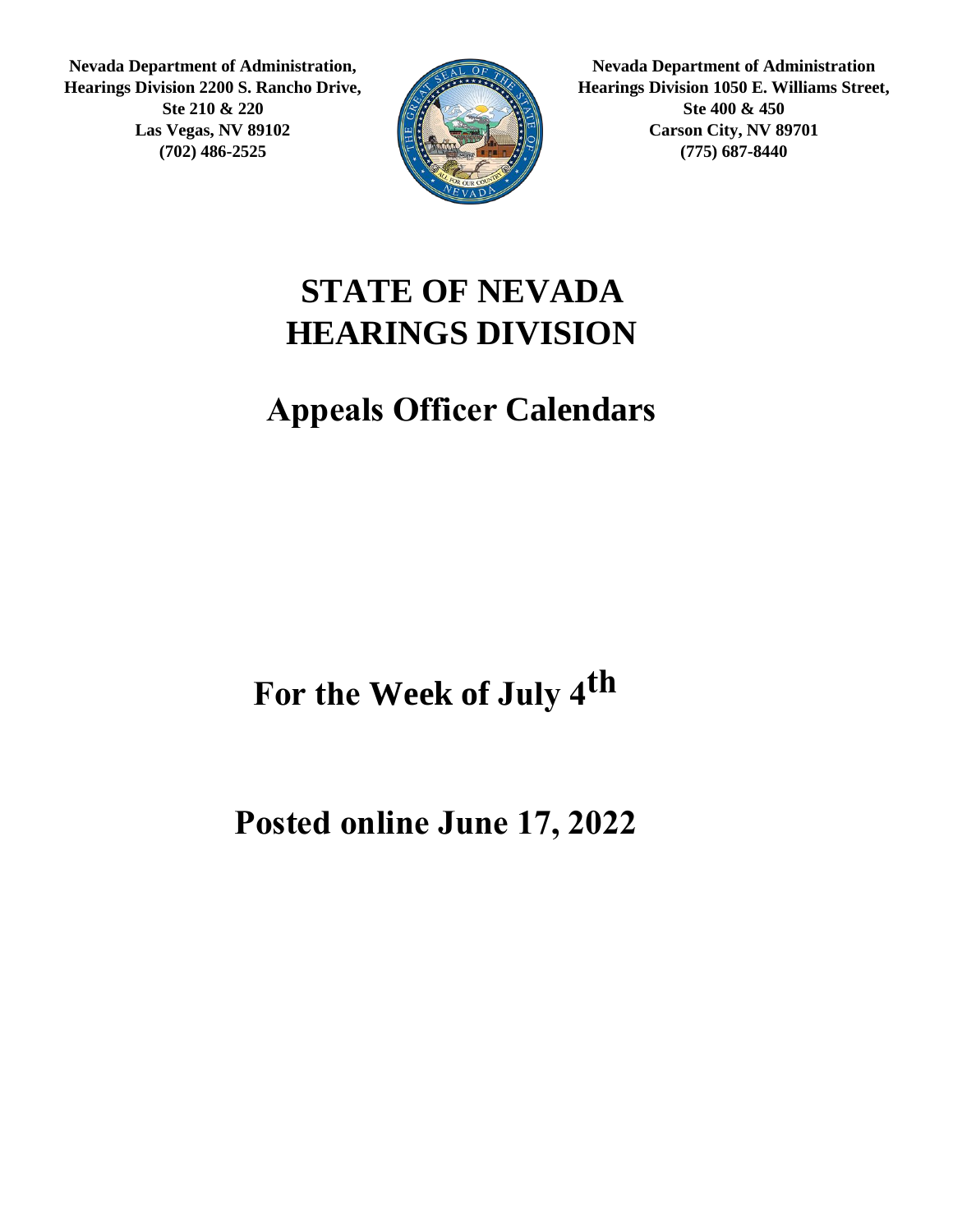#### **JUL 5,2022 Appeals Officer,CHARLES J YORK**

**9:00AM** - **5:00PM No Hearings Today**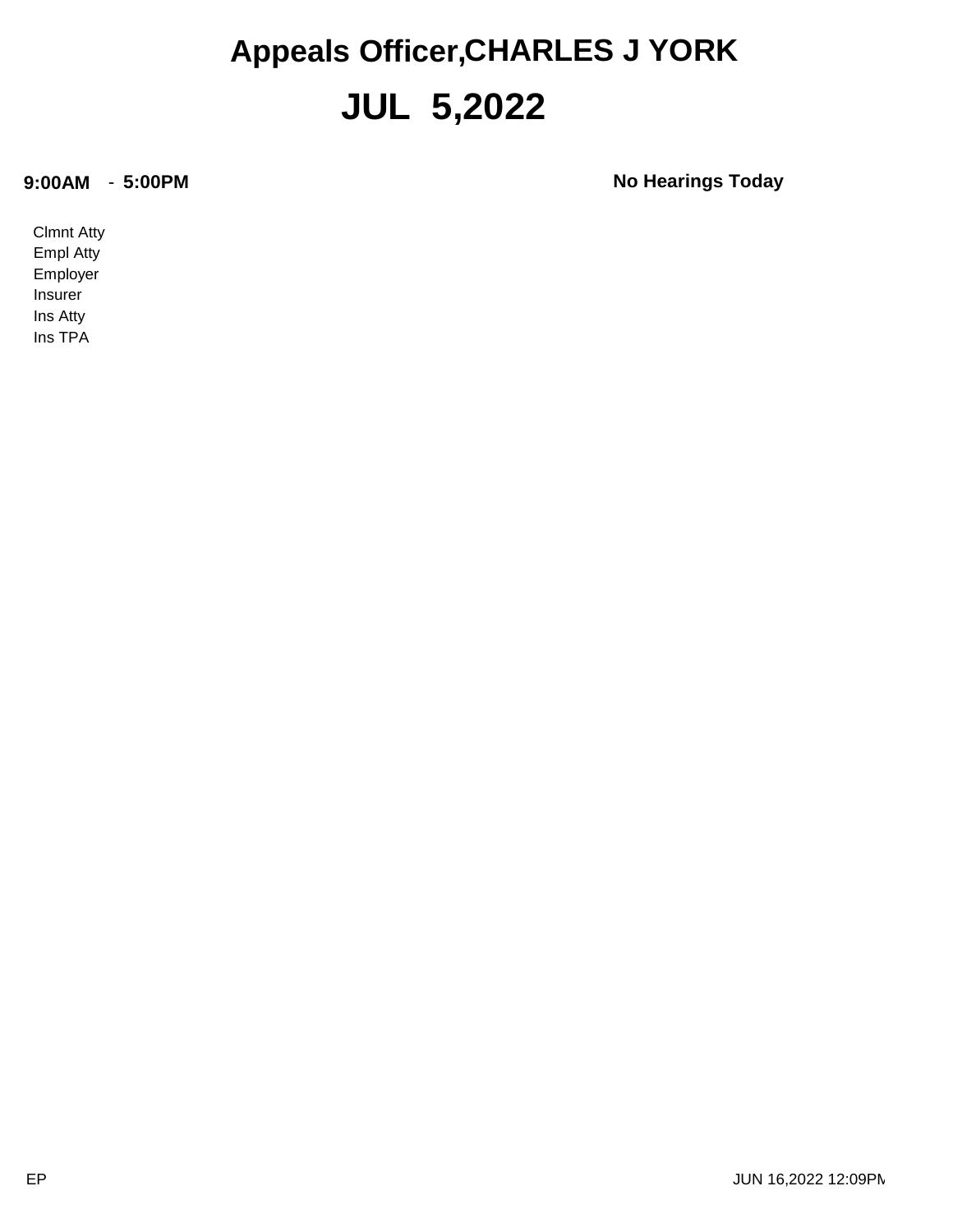#### **JUL 6,2022 Appeals Officer,CHARLES J YORK**

**8:00AM** - **5:00PM No Hearings Today**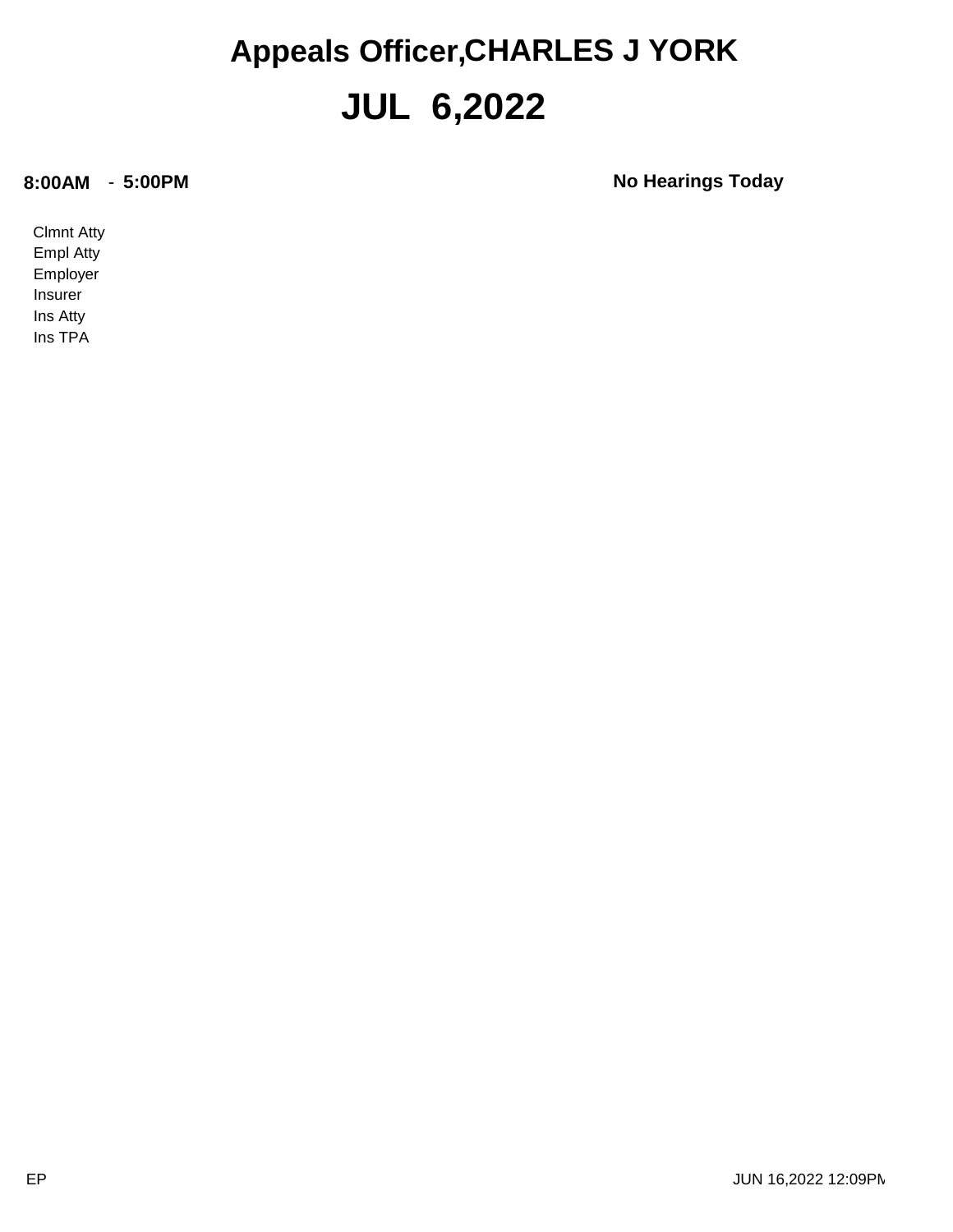#### **JUL 7,2022 Appeals Officer,CHARLES J YORK**

**8:00AM** - **5:00PM No Hearings Today**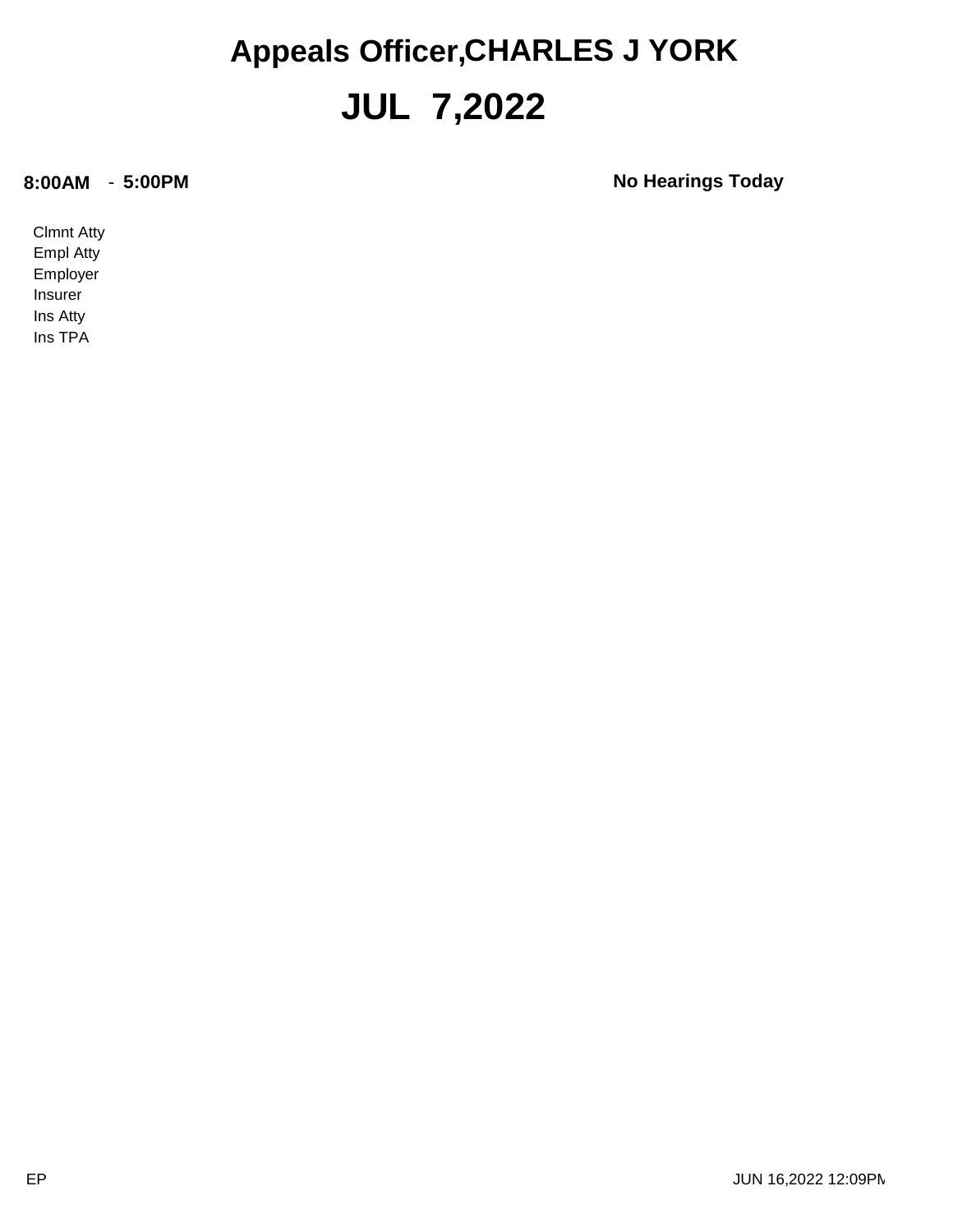#### **JUL 8,2022 Appeals Officer,CHARLES J YORK**

**9:00AM** - **5:00PM No Hearings Today**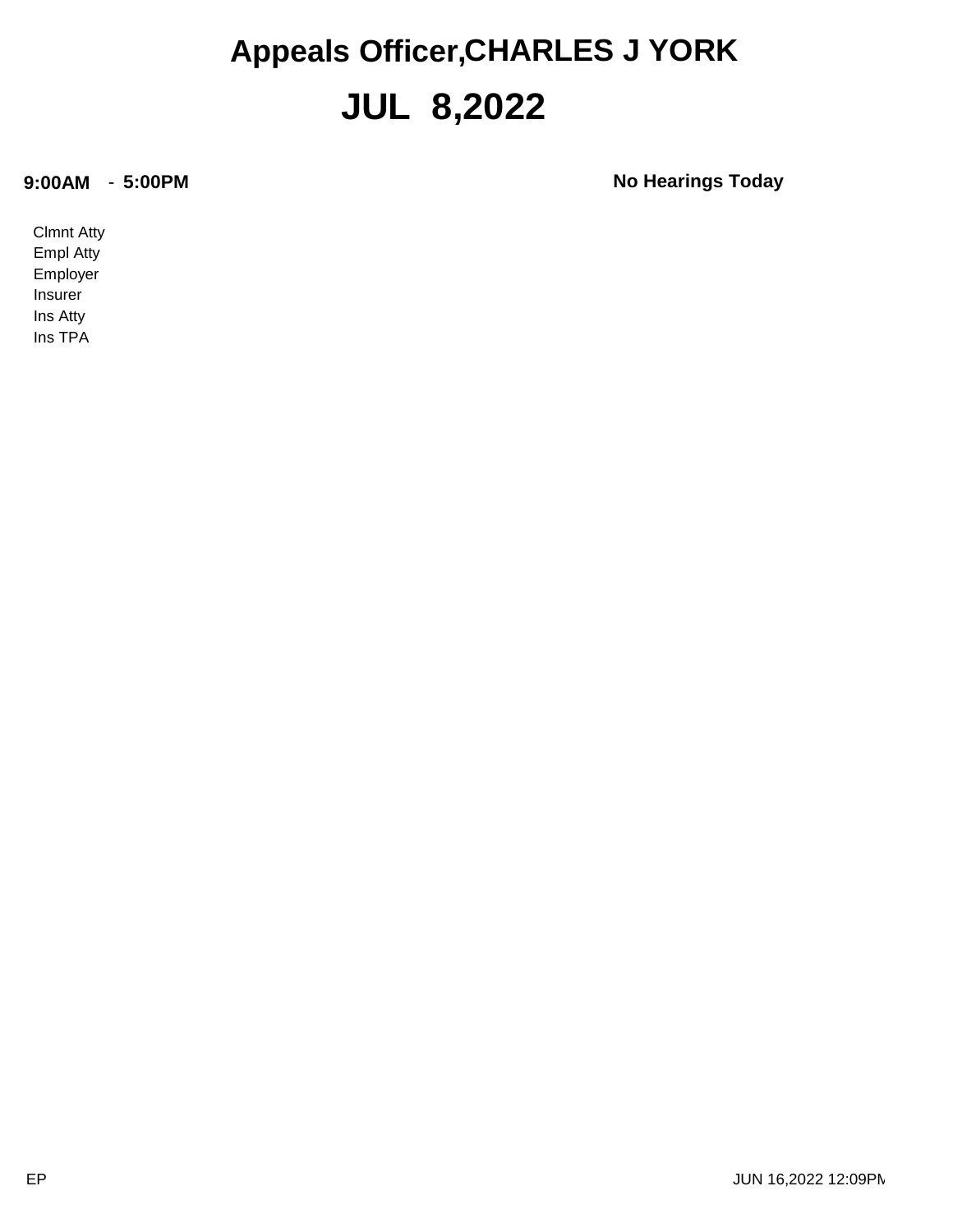#### **JUL 5,2022 Appeals Officer,Denise S McKay**

**8:00AM** - **5:00PM No Hearings Today**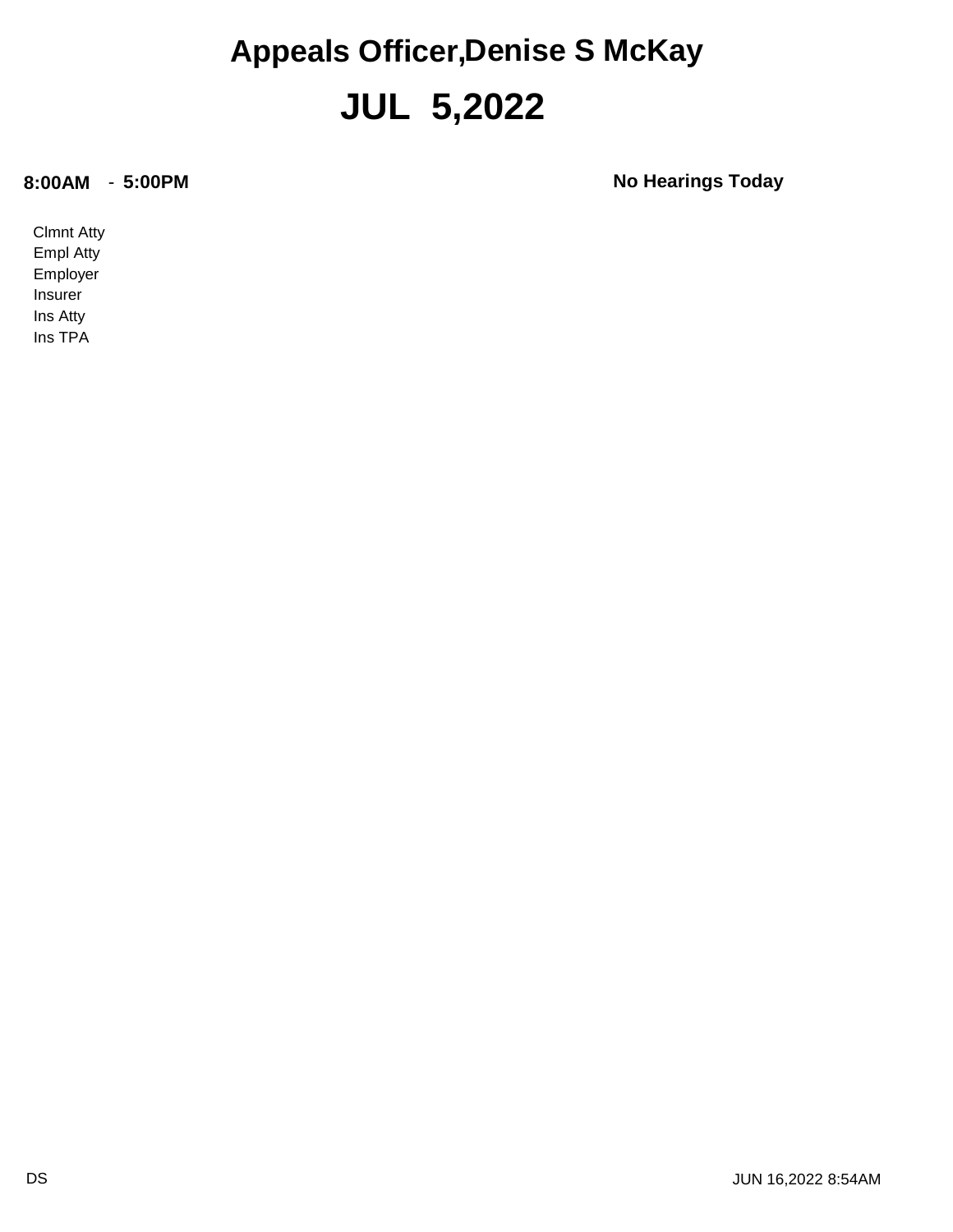#### **JUL 6,2022 Appeals Officer,Denise S McKay**

**8:00AM** - **5:00PM No Hearings Today**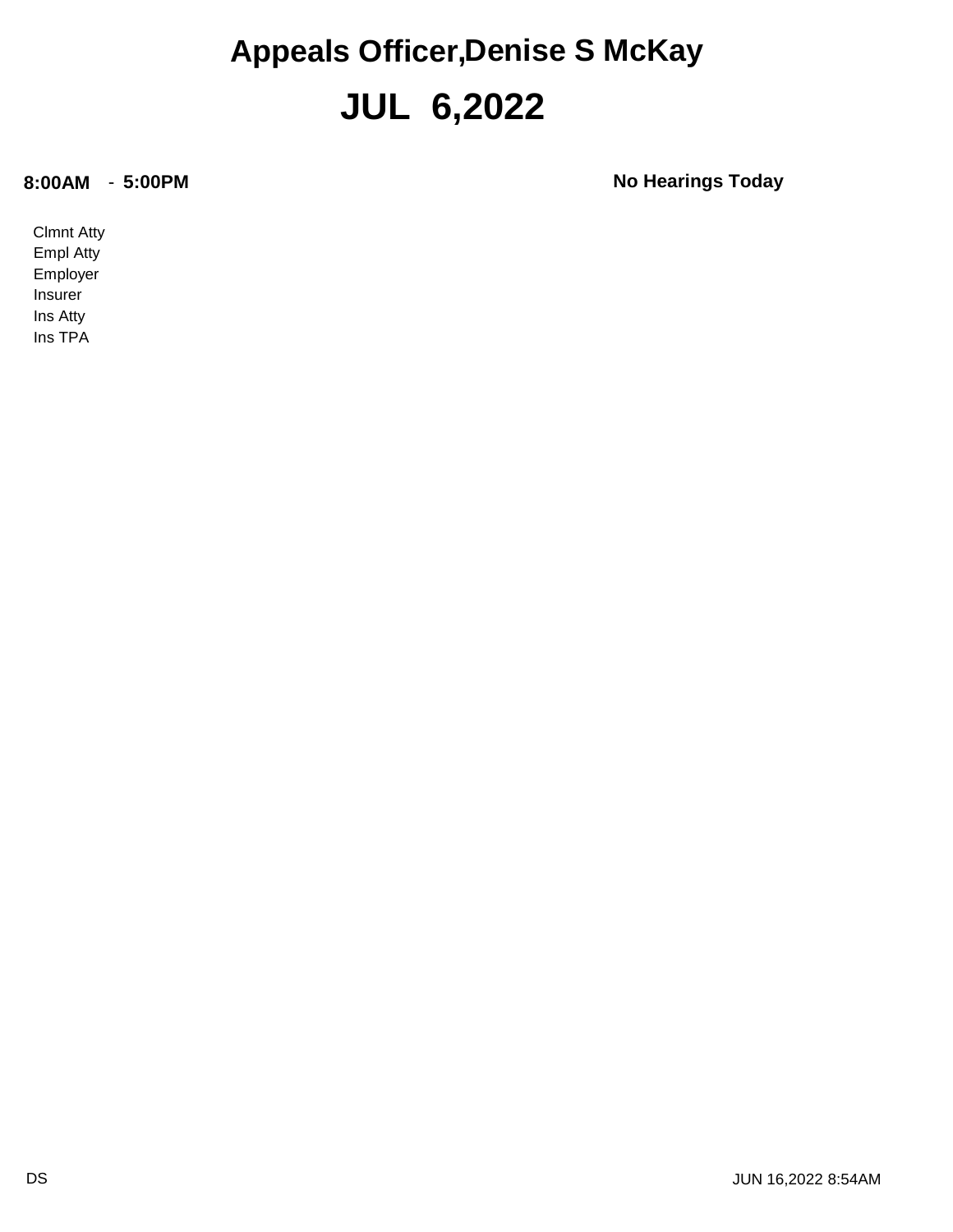#### **JUL 7,2022 Appeals Officer,Denise S McKay**

**8:00AM** - **5:00PM No Hearings Today**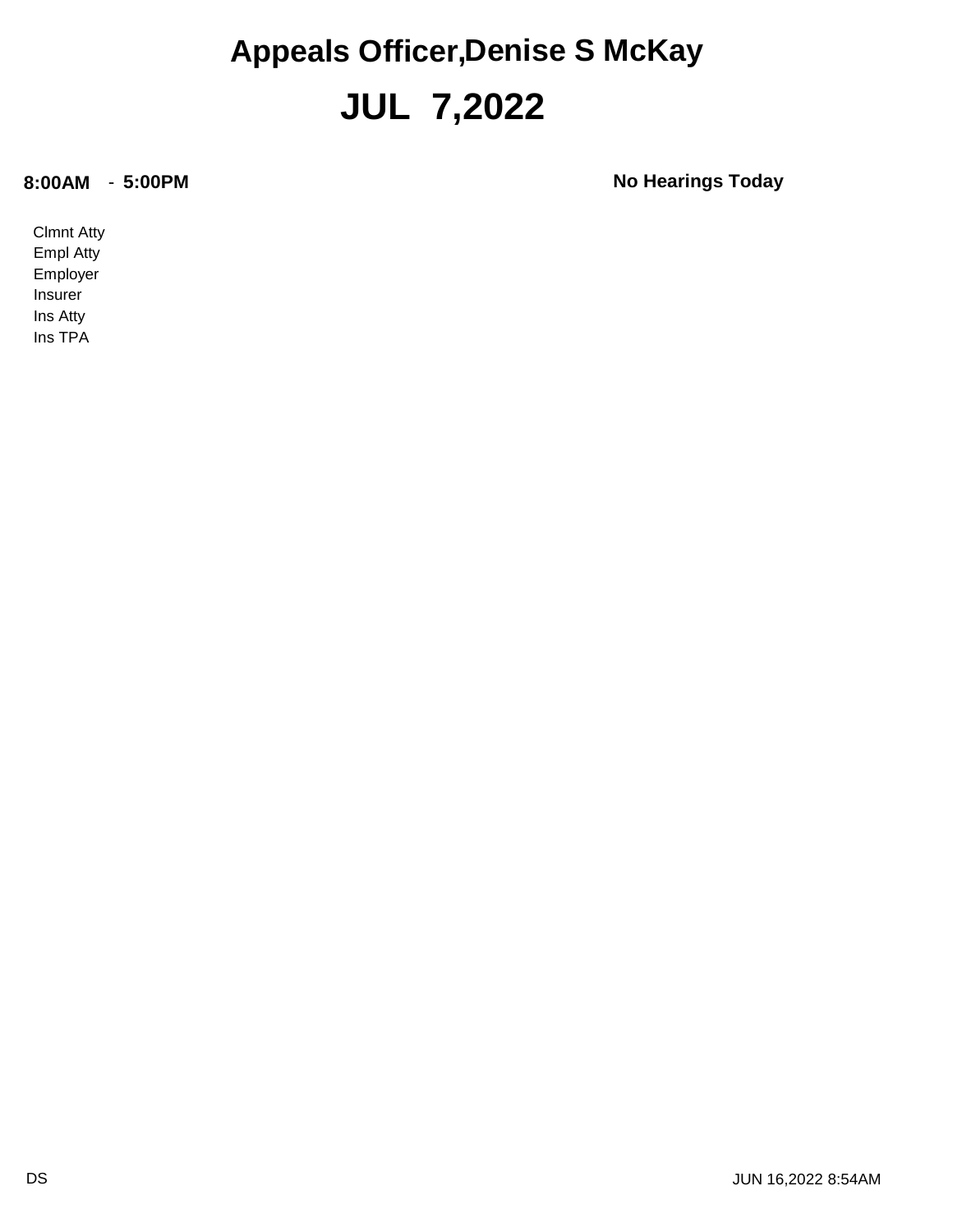#### **JUL 8,2022 Appeals Officer,Denise S McKay**

#### **8:00AM** - **5:00PM No Hearings Today**

| <b>Clmnt Atty</b><br><b>Empl Atty</b><br>Employer<br>Insurer<br>Ins Atty<br>Ins TPA |                                |                                                                   |
|-------------------------------------------------------------------------------------|--------------------------------|-------------------------------------------------------------------|
| 8:30AM<br>$-8:30AM$                                                                 | <b>SPEED, MARGUERITA</b>       | 2108989 Email Status Check                                        |
| Clmt.Atty.<br>Empl.Atty.                                                            | <b>NAIW</b>                    |                                                                   |
| Employer                                                                            | <b>MV TRANSPORTATION</b>       |                                                                   |
| Insurer                                                                             | <b>BROADSPIRE SERVICES</b>     |                                                                   |
| Ins.Atty.                                                                           | <b>DALTON HOOKS JR ESQ</b>     |                                                                   |
| Ins TPA                                                                             |                                |                                                                   |
| 8:30AM<br>$-9:00AM$                                                                 | <b>GHAFARSHAD, ZAKI</b>        | 2106960 Email Status Check                                        |
|                                                                                     |                                |                                                                   |
| Clmt.Atty.<br>Empl.Atty.                                                            | <b>QUMARS BEHZADI ESQ</b>      |                                                                   |
| Employer                                                                            | <b>PANDA RESTAURANT GROUP</b>  |                                                                   |
| Insurer                                                                             | <b>SEDGWICK CMS INC</b>        |                                                                   |
| Ins.Atty.                                                                           | <b>DANIEL SCHWARTZ ESQ</b>     |                                                                   |
| Ins TPA                                                                             |                                |                                                                   |
| 8:30AM<br>$-8:30AM$                                                                 | <b>STOKER, TERESA</b>          | 1810792 Email Status Check<br>1812092-DM 1814084-DM 1814837-DM 22 |
| Clmt.Atty.<br>Empl.Atty.                                                            | <b>ANDREA D ORWOLL ESQ</b>     |                                                                   |
| Employer<br>Insurer                                                                 | <b>ALBERTSONS HQ</b>           |                                                                   |
| Ins.Atty.<br>Ins TPA                                                                | <b>DANIEL SCHWARTZ ESQ</b>     |                                                                   |
| $-8:30AM$<br>8:30AM                                                                 | <b>SILVA, WILLIAM</b>          | 1914126 Email Status Check                                        |
|                                                                                     |                                | 2113088-DM                                                        |
| Clmt.Atty.                                                                          | <b>DAVID ROTHENBERG ESQ</b>    |                                                                   |
| Empl.Atty.                                                                          |                                |                                                                   |
| Employer                                                                            | <b>CITY OF NORTH LAS VEGAS</b> |                                                                   |
| Insurer                                                                             | <b>CCMSI</b>                   |                                                                   |
| Ins.Atty.                                                                           | <b>DANIEL SCHWARTZ ESQ</b>     |                                                                   |
| Ins TPA                                                                             |                                |                                                                   |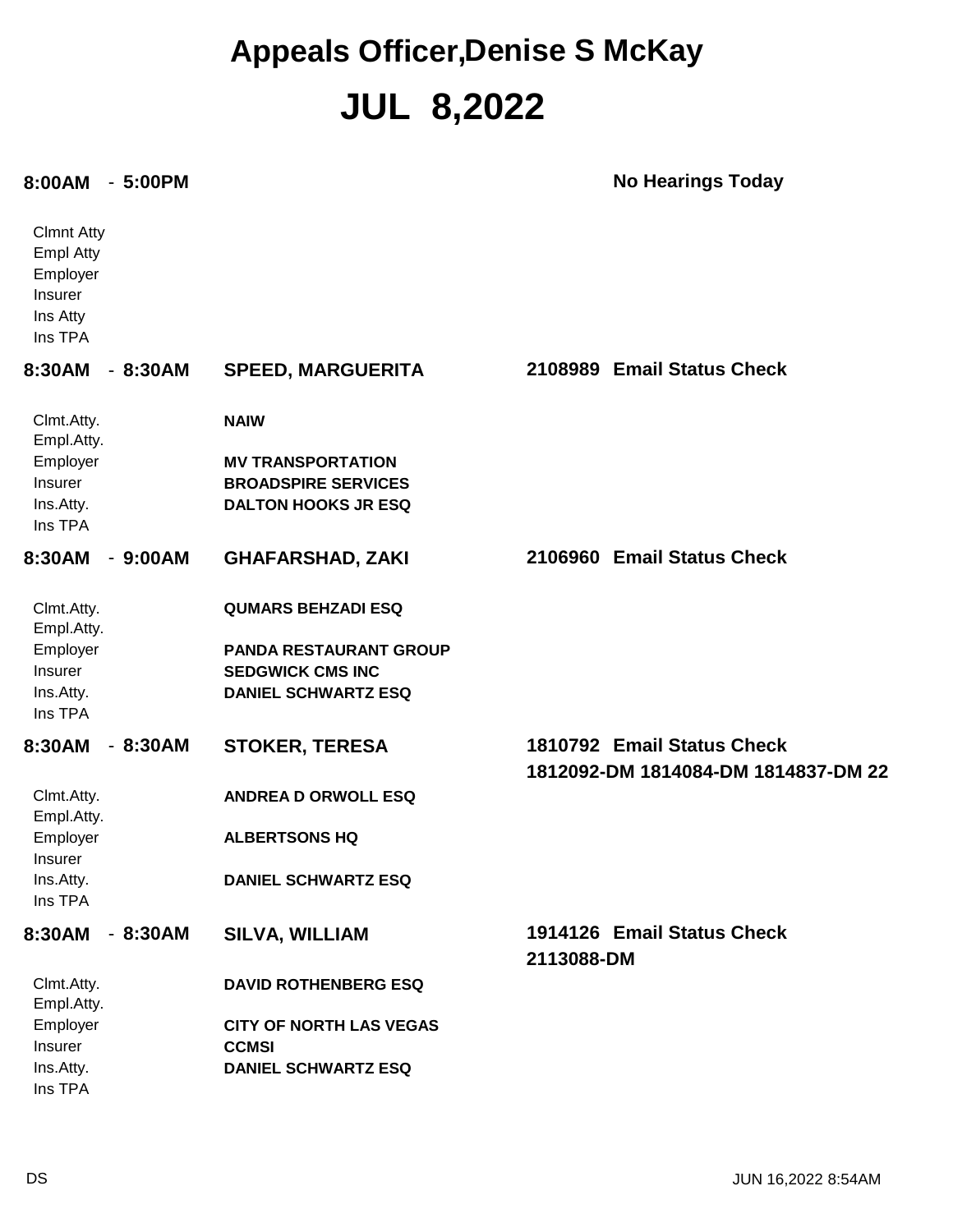#### **JUL 5,2022 Appeals Officer,Gregory A. Krohn**

| 8:30AM - 8:30AM          |           | <b>GUTIERREZ, GUILLERMO</b>         |            | 2116794 Email Status Check |
|--------------------------|-----------|-------------------------------------|------------|----------------------------|
| Clmt.Atty.<br>Empl.Atty. |           | <b>JAVIER A ARGUELLO ESQ</b>        |            |                            |
| Employer                 |           | <b>PLATINUM PLASTERING INC</b>      |            |                            |
| Insurer                  |           | <b>TRISTAR RISK MGMT</b>            |            |                            |
| Ins.Atty.<br>Ins TPA     |           | <b>ALEXANDER M BROWN ESQ</b>        |            |                            |
| 8:30AM                   | - 8:30AM  | LILLIS, CARLY R                     |            | 2207476 Email Status Check |
| Clmt.Atty.<br>Empl.Atty. |           | <b>BILLIE-MARIE MORRISON ESQ</b>    |            |                            |
| Employer                 |           | STATE OF NEVADA-ADULT MENTAL HI     |            |                            |
| Insurer                  |           | <b>CCMSI</b>                        |            |                            |
| Ins.Atty.<br>Ins TPA     |           | <b>DANIEL SCHWARTZ ESQ</b>          |            |                            |
| 8:30AM                   | $-8:30AM$ | <b>DUNBAR, JENNIFER</b>             |            | 2017979 Email Status Check |
|                          |           |                                     | 2104852-GK |                            |
| Clmt.Atty.<br>Empl.Atty. |           | <b>JAVIER A ARGUELLO ESQ</b>        |            |                            |
| Employer                 |           | POPEYE'S LOUISIANA KITCHEN          |            |                            |
| Insurer                  |           | <b>AMTRUST NORTH AMERICA</b>        |            |                            |
| Ins.Atty.<br>Ins TPA     |           | <b>MATTHEW SMITH ESQ</b>            |            |                            |
| 8:30AM                   | $-8:30AM$ | <b>MAISONNAT, EDGARDO</b>           |            | 2204556 Email Status Check |
| Clmt.Atty.<br>Empl.Atty. |           | <b>JULIE A SPERAW ESQ</b>           |            |                            |
| Employer                 |           | <b>FAST TRACK CONSTRUCTION</b>      |            |                            |
| Insurer                  |           | <b>MARKEL SERVICE INCORPORATED</b>  |            |                            |
| Ins.Atty.<br>Ins TPA     |           | <b>MATTHEW SMITH ESQ</b>            |            |                            |
| 8:30AM                   | $-8:30AM$ | <b>LUYANDO, FRANK</b>               |            | 2208765 Email Status Check |
|                          |           |                                     | 2215110-GK |                            |
| Clmt.Atty.<br>Empl.Atty. |           | <b>JAVIER A ARGUELLO ESQ</b>        |            |                            |
| Employer                 |           | <b>PRAXAIR DISTRIBUTION INC</b>     |            |                            |
| Insurer                  |           | <b>HELMSMAN MANAGEMENT SERVICES</b> |            |                            |
| Ins.Atty.                |           | <b>DANIEL SCHWARTZ ESQ</b>          |            |                            |
| Ins TPA                  |           |                                     |            |                            |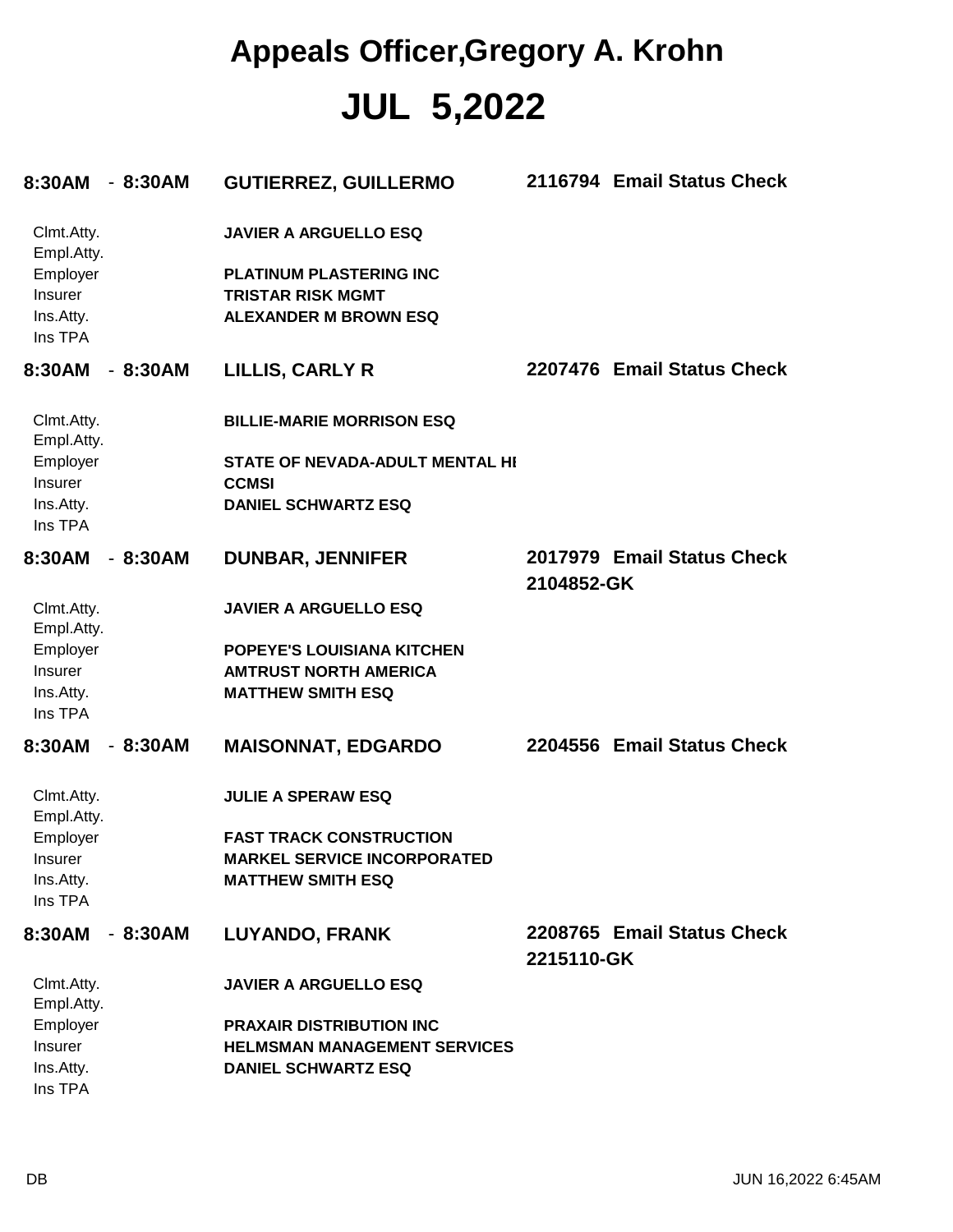# **JUL 6,2022 Appeals Officer,Gregory A. Krohn**

| 8:30AM                                  | - 8:30AM  | <b>SAMPLES, ANITA</b>                                                            | 2207066 Email Status Check<br>2207421-GK 2209088-GK               |
|-----------------------------------------|-----------|----------------------------------------------------------------------------------|-------------------------------------------------------------------|
| Clmt.Atty.<br>Empl.Atty.                |           | <b>JAVIER A ARGUELLO ESQ</b>                                                     |                                                                   |
| Employer<br><b>Insurer</b><br>Ins.Atty. |           | PENNYMAC LOAN SERVICES<br><b>GALLAGHER BASSETT</b><br><b>DANIEL SCHWARTZ ESQ</b> |                                                                   |
| Ins TPA                                 |           |                                                                                  |                                                                   |
| 8:30AM                                  | $-8:30AM$ | <b>GONZALEZ, RAUL</b>                                                            | 2201272 Email Status Check<br>2203149-GK 2203150-GK               |
| Clmt.Atty.<br>Empl.Atty.                |           | <b>QUMARS BEHZADI ESQ</b>                                                        |                                                                   |
| Employer                                |           | <b>GRANITE WORLD LTD</b>                                                         |                                                                   |
| Insurer                                 |           | <b>ICW GROUP</b>                                                                 |                                                                   |
| Ins.Atty.<br>Ins TPA                    |           | <b>SHAUN MENG ESQ</b>                                                            |                                                                   |
| 8:30AM                                  | $-8:30AM$ | MICHELS-GUALTIERI, AKAELA                                                        | 2113837 Email Status Check<br>2201317-GK 2204401-GK 2205159-GK 22 |
| Clmt.Atty.<br>Empl.Atty.                |           | <b>SHAUN K MUAINA ESQ</b>                                                        |                                                                   |
| Employer                                |           | <b>CIRQUE DU SOLEIL NV INC</b>                                                   |                                                                   |
| Insurer                                 |           | <b>SIERRA NEVADA ADMINISTRATORS</b>                                              |                                                                   |
| Ins.Atty.<br>Ins TPA                    |           | <b>DANIEL SCHWARTZ ESQ</b>                                                       |                                                                   |
| 8:30AM                                  | $-8:30AM$ | <b>BUTLER, NIGERIA</b>                                                           | 1917776 Email Status Check<br>2009599-GK 2009600-GK               |
| Clmt.Atty.<br>Empl.Atty.                |           | <b>QUMARS BEHZADI ESQ</b>                                                        |                                                                   |
| Employer                                |           | <b>GOLDEN ENTERTAINMENT</b>                                                      |                                                                   |
| Insurer                                 |           | <b>SEDGWICK CMS INC</b>                                                          |                                                                   |
| Ins.Atty.                               |           | <b>DANIEL SCHWARTZ ESQ</b>                                                       |                                                                   |
| Ins TPA                                 |           |                                                                                  |                                                                   |
| 8:30AM                                  | $-8:45AM$ | <b>IRLAND, ARACELI</b>                                                           | 2207057 Email Status Check                                        |
| Clmt.Atty.<br>Empl.Atty.                |           | <b>JAVIER A ARGUELLO ESQ</b>                                                     | <b>D&amp;O SUBMITTED</b>                                          |
| Employer                                |           | <b>WALMART CORP</b>                                                              |                                                                   |
| Insurer                                 |           | <b>SEDGWICK CMS INC</b>                                                          |                                                                   |
| Ins.Atty.<br>Ins TPA                    |           | <b>DAVID BENAVIDEZ ESQ</b>                                                       |                                                                   |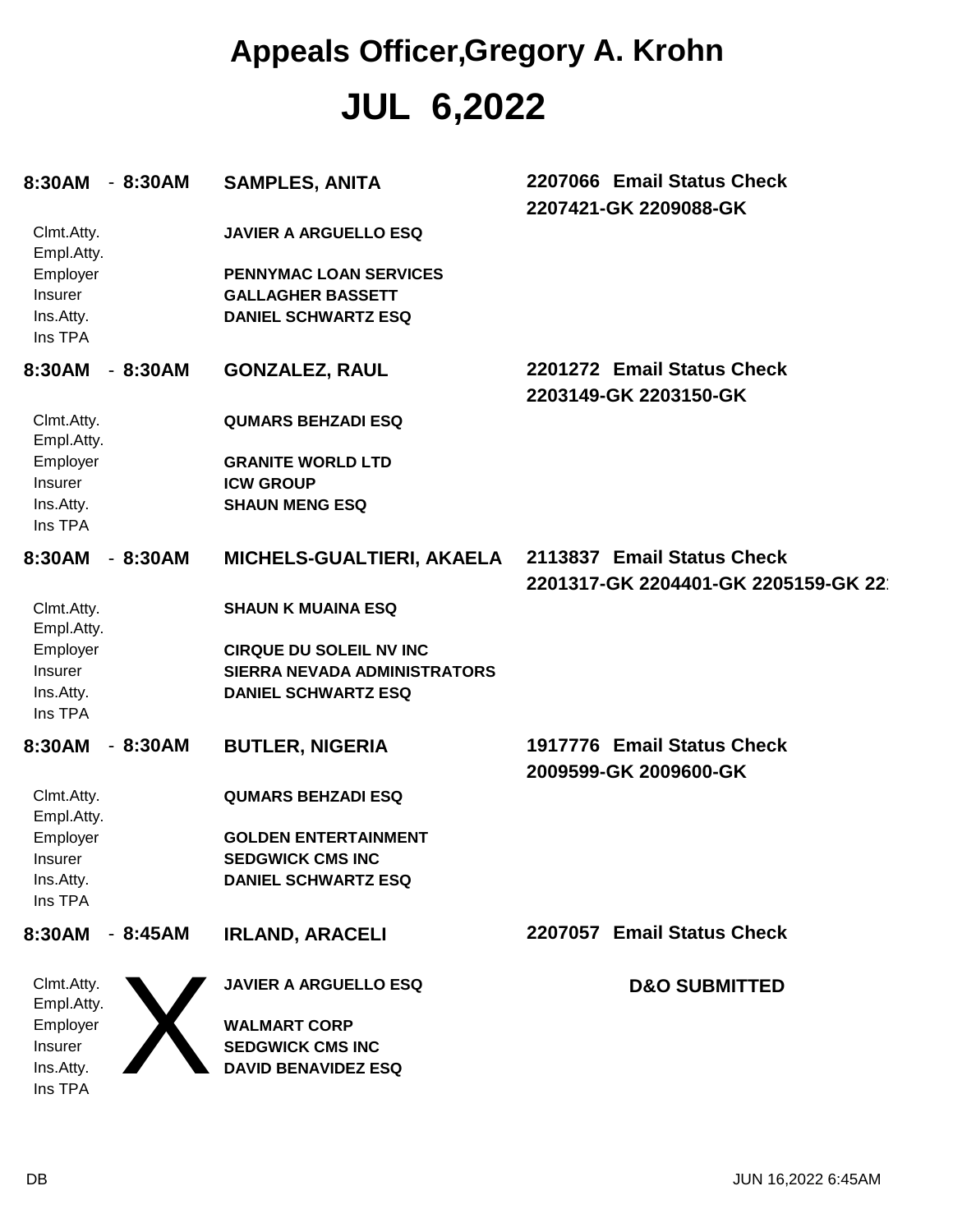# **JUL 7,2022 Appeals Officer,Gregory A. Krohn**

| 8:00AM - 8:15AM                                                         |           | <b>CARTA, ERIC</b>                                                                                                | 2204518 In Crt S/C                                            |
|-------------------------------------------------------------------------|-----------|-------------------------------------------------------------------------------------------------------------------|---------------------------------------------------------------|
| Clmt.Atty.<br>Empl.Atty.<br>Employer<br>Insurer<br>Ins.Atty.            |           | <b>LISA M ANDERSON ESQ</b><br><b>FLOWERS BAKING CO</b><br><b>CORVEL CORPORATION</b><br><b>DANIEL SCHWARTZ ESQ</b> |                                                               |
| Ins TPA                                                                 |           |                                                                                                                   |                                                               |
| 8:00AM                                                                  | $-8:00AM$ | <b>GUTIERREZ, VALENTE</b>                                                                                         | 1902529 In Crt S/C<br>1903211-GK 1904546-GK 1905916-GK        |
| Clmt.Atty.<br>Empl.Atty.                                                |           | <b>LISA M ANDERSON ESQ</b>                                                                                        |                                                               |
| Employer                                                                |           | <b>MV TRANSPORTATION</b>                                                                                          |                                                               |
| <b>Insurer</b>                                                          |           | <b>BROADSPIRE SERVICES</b>                                                                                        |                                                               |
| Ins.Atty.<br>Ins TPA                                                    |           | <b>DANIEL SCHWARTZ ESQ</b>                                                                                        |                                                               |
| 8:00AM                                                                  | $-8:15AM$ | CASTELLON-CABRERA, ANDREW2018396 In Crt S/C                                                                       |                                                               |
| Clmt.Atty.<br>Empl.Atty.                                                |           | <b>KEVIN P KAMPSCHROR ESQ</b>                                                                                     |                                                               |
| Employer                                                                |           | <b>DYNASTY CLEANING SERVICE</b>                                                                                   |                                                               |
| Insurer                                                                 |           | <b>LIBERTY MUTUAL</b>                                                                                             |                                                               |
| Ins.Atty.<br>Ins TPA                                                    |           | <b>DANIEL SCHWARTZ ESQ</b>                                                                                        |                                                               |
| 8:15AM                                                                  | $-8:30AM$ | LEVY, JEREMY                                                                                                      | 2106420 Tel.Conf. Re: Payroll Records                         |
| Clmt.Atty.<br>Empl.Atty.<br>Employer<br>Insurer<br>Ins.Atty.<br>Ins TPA |           | <b>DAVID ROTHENBERG ESQ</b><br><b>DANIEL SCHWARTZ ESQ</b><br><b>LVMPD - HEALTH DETAIL</b><br><b>CCMSI</b>         |                                                               |
| 8:15AM                                                                  | $-8:30AM$ | <b>KENNEDY, JENNIFER</b>                                                                                          | 2112806 Tel. Conf Re: MRI<br>2113081-GK 2113327-GK 2113328-GK |
| Clmt.Atty.<br>Empl.Atty.                                                |           | <b>JAVIER A ARGUELLO ESQ</b>                                                                                      |                                                               |
| Employer                                                                |           | <b>LOWES</b>                                                                                                      |                                                               |
| Insurer                                                                 |           | <b>SEDGWICK CMS INC</b>                                                                                           |                                                               |
| Ins.Atty.<br>Ins TPA                                                    |           | <b>JOHN D HOOKS ESQ</b>                                                                                           |                                                               |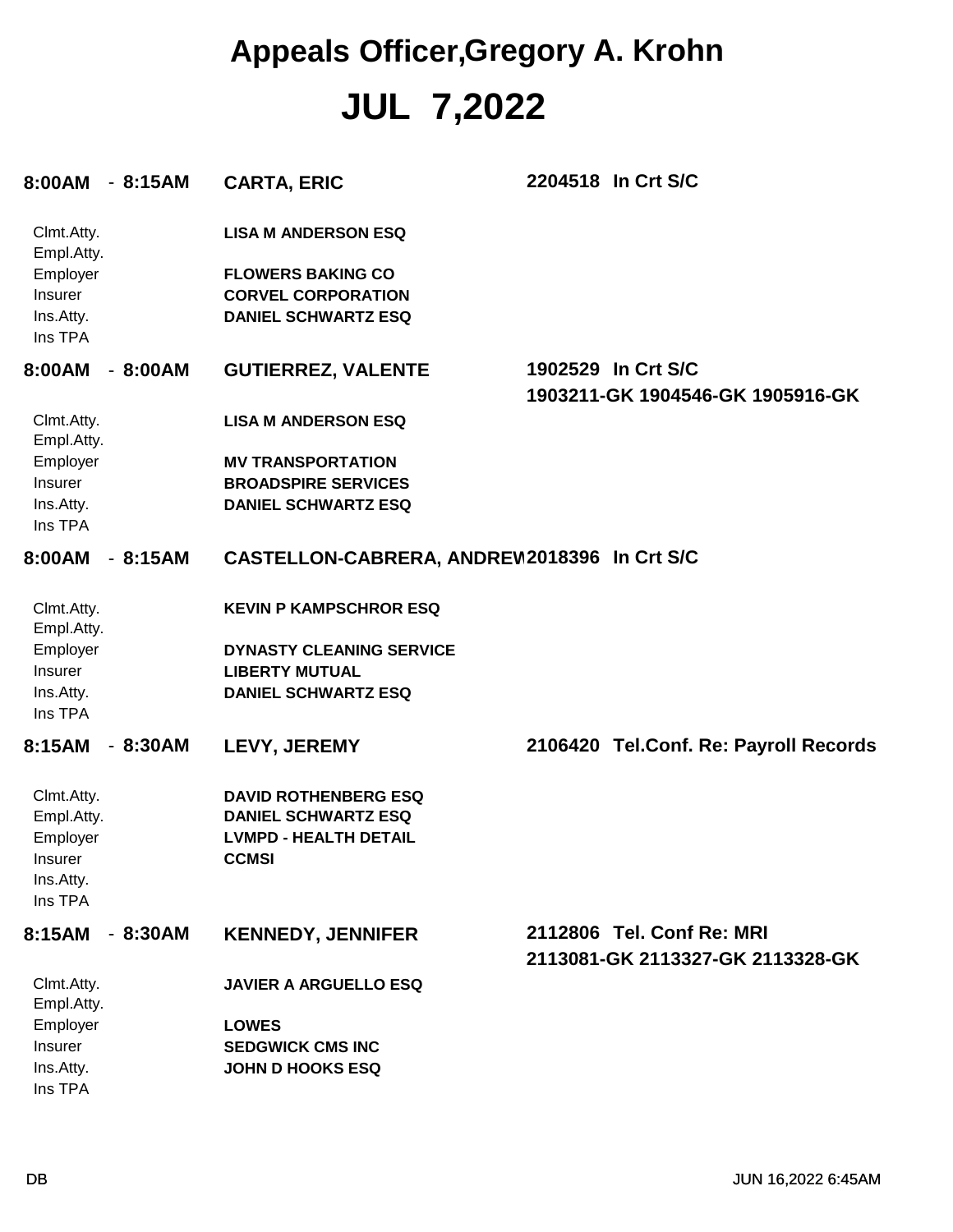# **JUL 7,2022 Appeals Officer,Gregory A. Krohn**

| 8:30AM                                             | - 8:30AM          | <b>BRAZIEL, WILLIS</b>                                                                                         | 1912749-GK | 1907965 Email Status Check                          |
|----------------------------------------------------|-------------------|----------------------------------------------------------------------------------------------------------------|------------|-----------------------------------------------------|
| Clmt.Atty.<br>Empl.Atty.                           |                   | <b>DAVID ROTHENBERG ESQ</b>                                                                                    |            |                                                     |
| Employer<br><b>Insurer</b><br>Ins.Atty.<br>Ins TPA |                   | <b>GOLDEN WHEAT DISTRIBUTING LLC</b><br><b>BERKLEY RISK ADMINISTRATORS LLC</b><br><b>ALEXANDER M BROWN ESQ</b> |            |                                                     |
| 8:30AM                                             | $-8:30AM$         | OROZCO, GABRIELA                                                                                               |            | 2011537 Email Status Check<br>2106591-GK 2108453-GK |
| Clmt.Atty.<br>Empl.Atty.                           |                   | <b>ADAM MUSLUSKY ESQ</b>                                                                                       |            |                                                     |
| Employer                                           |                   | <b>GABRIELA OROZCO</b>                                                                                         |            |                                                     |
| <b>Insurer</b>                                     |                   | <b>THE HARTFORD</b>                                                                                            |            |                                                     |
| Ins.Atty.                                          |                   | <b>ALYSSA M FISCHER ESQ</b>                                                                                    |            |                                                     |
| Ins TPA                                            |                   |                                                                                                                |            |                                                     |
| 8:30AM                                             | $-8:30AM$         | <b>CUEVAS, CLAUDIA</b>                                                                                         |            | 2010326 Email Status Check<br>2010328-GK 2011043-GK |
| Clmt.Atty.<br>Empl.Atty.                           |                   | <b>DAVID ROTHENBERG ESQ</b>                                                                                    |            |                                                     |
| Employer                                           |                   | <b>CAESARS ENTERTAINMENT INC</b>                                                                               |            |                                                     |
| <b>Insurer</b>                                     |                   | <b>CCMSI</b>                                                                                                   |            |                                                     |
| Ins.Atty.                                          |                   | <b>DANIEL SCHWARTZ ESQ</b>                                                                                     |            |                                                     |
| Ins TPA                                            |                   |                                                                                                                |            |                                                     |
| 8:30AM                                             | $-8:30AM$         | <b>EBERHART, RON</b>                                                                                           |            | 2117834 Email Status Check                          |
| Clmt.Atty.<br>Empl.Atty.                           |                   | DRUE R SOLOMON ESQ                                                                                             |            |                                                     |
| Employer                                           |                   | <b>CONSUMER PORTFOLIO SVCS</b>                                                                                 |            |                                                     |
| Insurer                                            |                   | <b>GALLAGHER BASSETT</b>                                                                                       |            |                                                     |
| Ins.Atty.                                          |                   | <b>DANIEL SCHWARTZ ESQ</b>                                                                                     |            |                                                     |
| Ins TPA                                            |                   |                                                                                                                |            |                                                     |
|                                                    | 10:00AM - 10:29AM | <b>PAZOAVALLES, TANIA</b>                                                                                      |            | 2216048 1/2 Hr. Hearing                             |
| Clmt.Atty.                                         |                   | <b>JASON H WEINSTOCK ESQ</b>                                                                                   |            |                                                     |
| Empl.Atty.                                         |                   | <b>DBA NECTAR BATH TREATS</b>                                                                                  |            |                                                     |
| Employer                                           |                   | <b>CHRISTOPHER A ECCLES ESQ</b>                                                                                |            |                                                     |
| Insurer                                            |                   | <b>EMPLOYERS</b>                                                                                               |            |                                                     |
| Ins.Atty.                                          |                   |                                                                                                                |            |                                                     |
| Ins TPA                                            |                   | <b>DAVID BENAVIDEZ ESQ</b>                                                                                     |            |                                                     |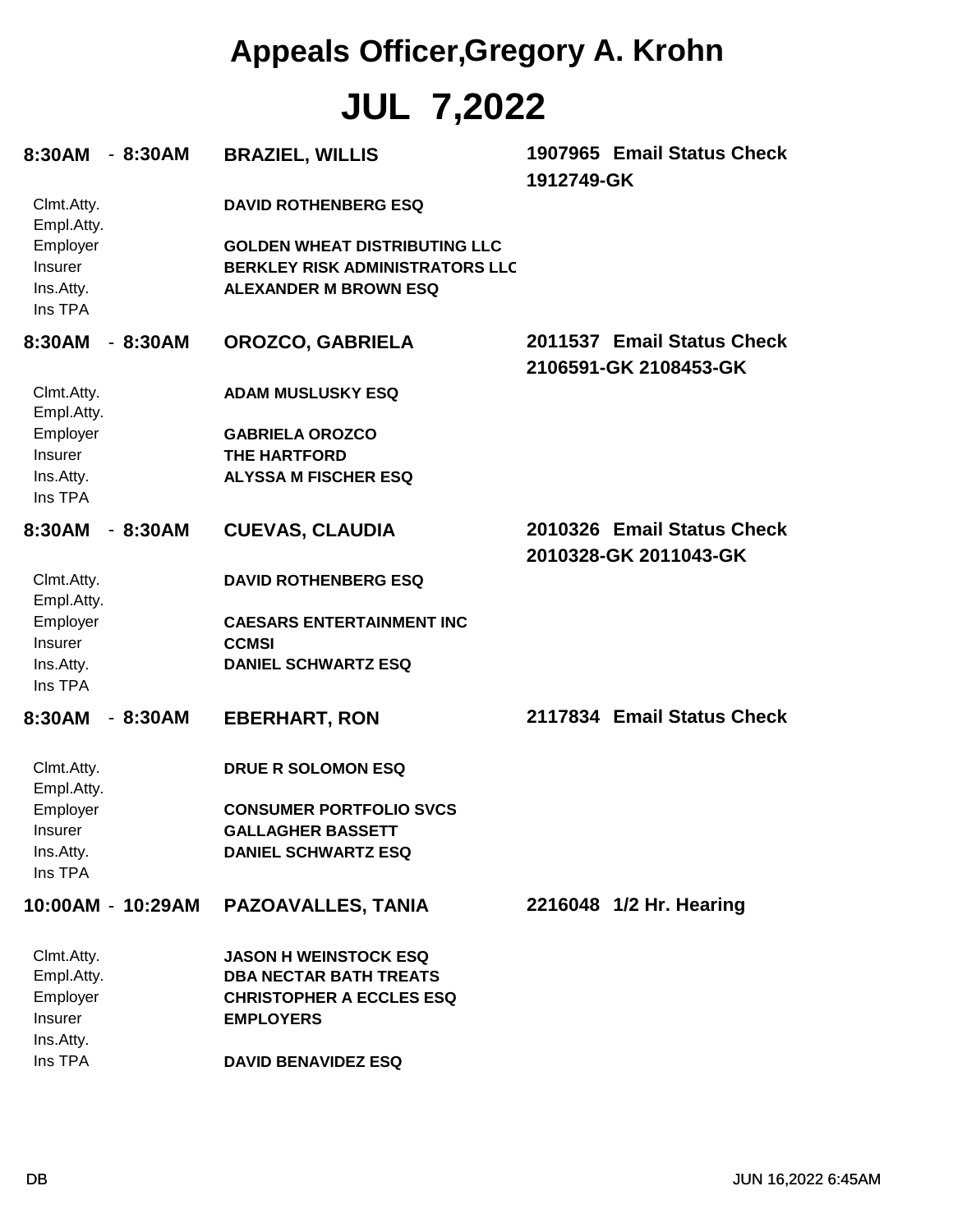# **JUL 7,2022 Appeals Officer,Gregory A. Krohn**

| 11:00AM - 12:00PM        | TELLEZ-MELGAREJO, JOSE L.            | 1917681 1 Hr. Hrg.               |
|--------------------------|--------------------------------------|----------------------------------|
| Clmt.Atty.<br>Empl.Atty. | <b>JOSE C PALLARES ESQ</b>           |                                  |
| Employer                 | <b>CALIFORNIA PRODUCE</b>            |                                  |
| Insurer                  | <b>S &amp; C CLAIMS SERVICES INC</b> |                                  |
| Ins.Atty.<br>Ins TPA     | <b>DANIEL SCHWARTZ ESQ</b>           |                                  |
| 2:00PM<br>$-3:00PM$      | <b>KNAPP, BETTINA</b>                | 2206952 1 Hr.Hrg.                |
| Clmt.Atty.<br>Empl.Atty. | <b>ANDREA D ORWOLL ESQ</b>           |                                  |
| Employer                 | <b>AMAZON.COM</b>                    |                                  |
| Insurer                  | <b>SEDGWICK CMS INC</b>              |                                  |
| Ins.Atty.<br>Ins TPA     | <b>DANIEL SCHWARTZ ESQ</b>           |                                  |
| 3:00PM<br>$-4:00PM$      | <b>SMITH, ALVIN</b>                  | 1707370 1 Hr.Hrg.                |
|                          |                                      | 1711348-GK ET AL                 |
| Clmt.Atty.<br>Empl.Atty. | <b>ADAM MUSLUSKY ESQ</b>             |                                  |
| Employer                 | STATE OF NEVADA-DEPT OF CORRECT      |                                  |
| Insurer                  | <b>CCMSI</b>                         |                                  |
| Ins.Atty.                | <b>DANIEL SCHWARTZ ESQ</b>           |                                  |
| Ins TPA                  |                                      |                                  |
| 4:00PM<br>$-5:00PM$      | <b>MARROQUIN, DEBRA</b>              | 2202132 1 Hr.Hrg.<br>2206213-KWA |
| Clmt.Atty.<br>Empl.Atty. | <b>TARA-LYNN ADAMS ESQ</b>           |                                  |
| Employer                 | <b>VONS-A SAFEWAY CO</b>             |                                  |
| Insurer                  | <b>SEDGWICK CMS INC</b>              |                                  |
| Ins.Atty.<br>Ins TPA     | <b>DANIEL SCHWARTZ ESQ</b>           |                                  |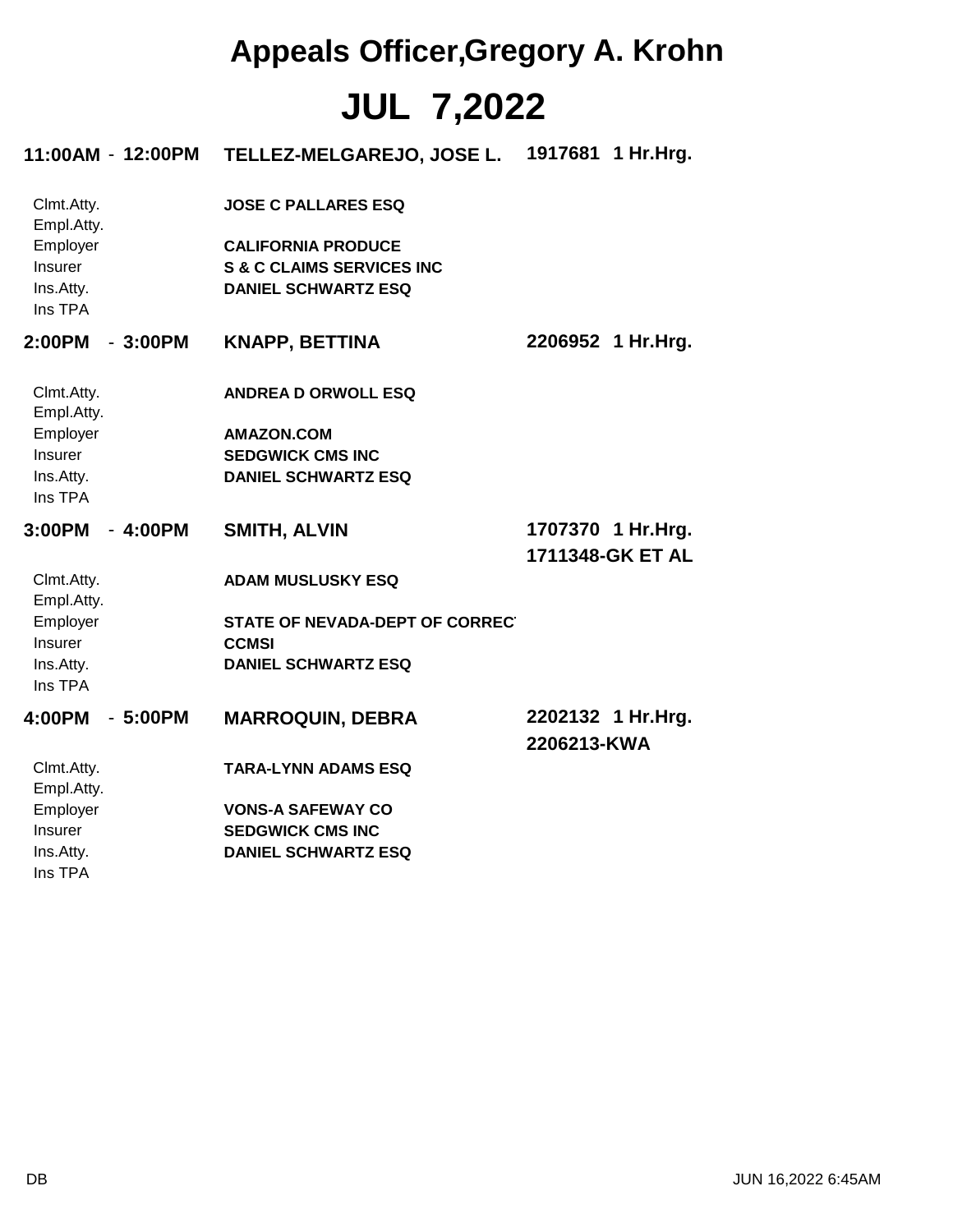# **JUL 8,2022 Appeals Officer,Gregory A. Krohn**

| 8:30AM                                                                  | $-8:30AM$ | <b>RAMIREZ-LEON, WESLIN</b>                                                                                              | 1506894 Email Status Check<br>1507619-GK 1508741-GK 1702836-GK 19 |
|-------------------------------------------------------------------------|-----------|--------------------------------------------------------------------------------------------------------------------------|-------------------------------------------------------------------|
| Clmt.Atty.<br>Empl.Atty.<br>Employer<br>Insurer<br>Ins.Atty.<br>Ins TPA |           | <b>KEVIN P KAMPSCHROR ESQ</b><br><b>LIN-AIR INSTALLATION CO INC</b><br><b>THE HARTFORD</b><br><b>DANIEL SCHWARTZ ESQ</b> |                                                                   |
| 8:30AM                                                                  | $-8:30AM$ | <b>JOHNSON, LASHAY</b>                                                                                                   | 2108863 Email Status Check                                        |
| Clmt.Atty.<br>Empl.Atty.<br>Employer<br>Insurer<br>Ins.Atty.<br>Ins TPA |           | <b>JOSHUA DAVIDSON ESQ</b><br><b>AMAZON.COM</b><br><b>SEDGWICK CMS INC</b><br><b>DANIEL SCHWARTZ ESQ</b>                 |                                                                   |
| 8:30AM                                                                  | $-8:30AM$ | <b>OWENS, NORA</b>                                                                                                       | 2200899 Email Status Check<br>2201397-GK                          |
| Clmt.Atty.<br>Empl.Atty.<br>Employer<br>Insurer<br>Ins.Atty.<br>Ins TPA |           | <b>TARA-LYNN ADAMS ESQ</b><br><b>STRATOSPHERE TOWER</b><br><b>SEDGWICK CMS INC</b><br><b>DANIEL SCHWARTZ ESQ</b>         |                                                                   |
| 8:30AM                                                                  | $-8:30AM$ | ZHUANG, JUE                                                                                                              | 2203889 Email Status Check<br>2204897-GK 2205465-GK 2205087-GK 22 |
| Clmt.Atty.<br>Empl.Atty.<br>Employer<br>Insurer<br>Ins.Atty.<br>Ins TPA |           | <b>ERICA TOSH ESQ</b><br><b>DALTON HOOKS JR ESQ</b><br><b>BELLAGIO</b>                                                   |                                                                   |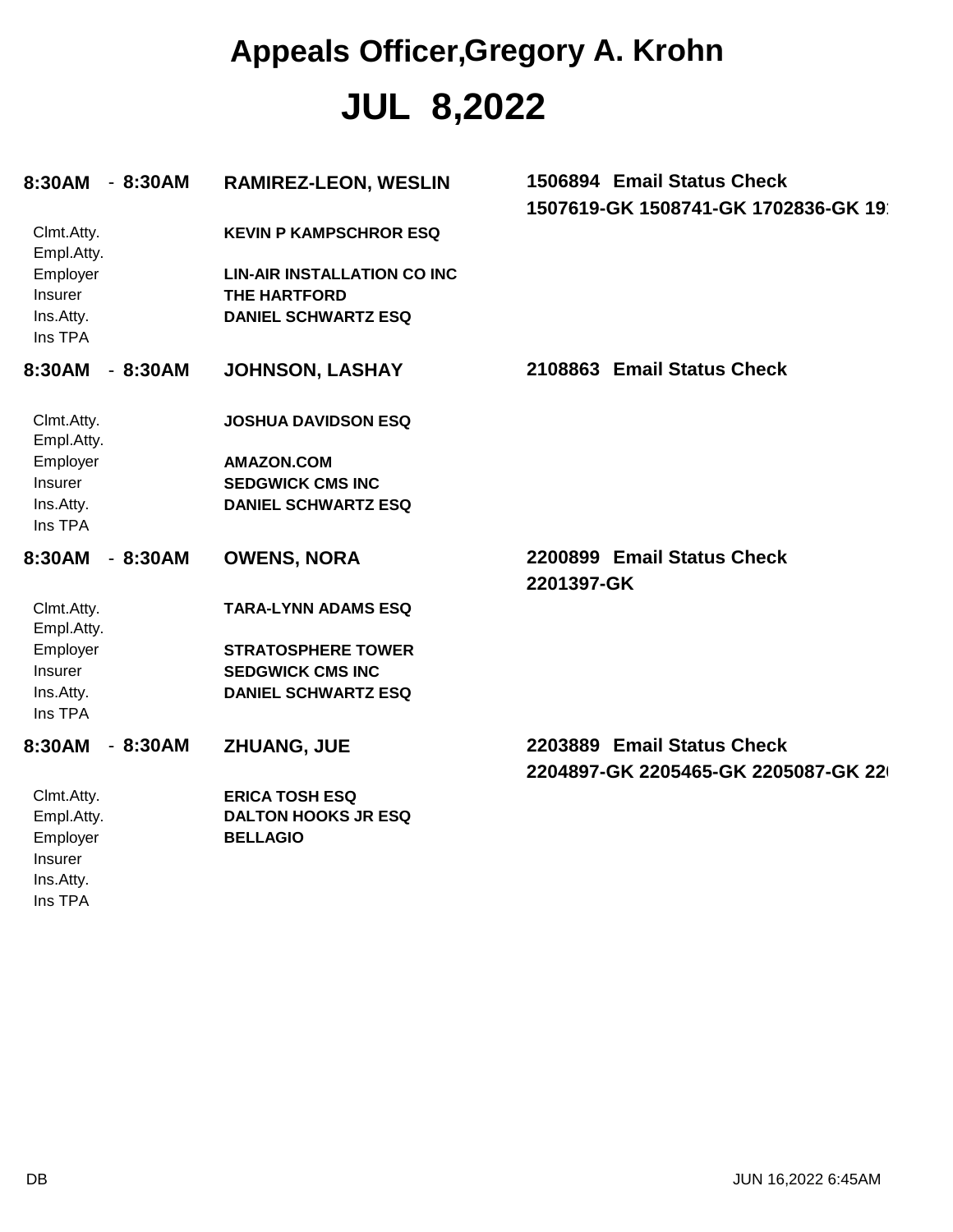#### **JUL 4,2022 Appeals Officer,Georganne W Bradley**

**8:00AM** - **5:00PM No Hearings Today**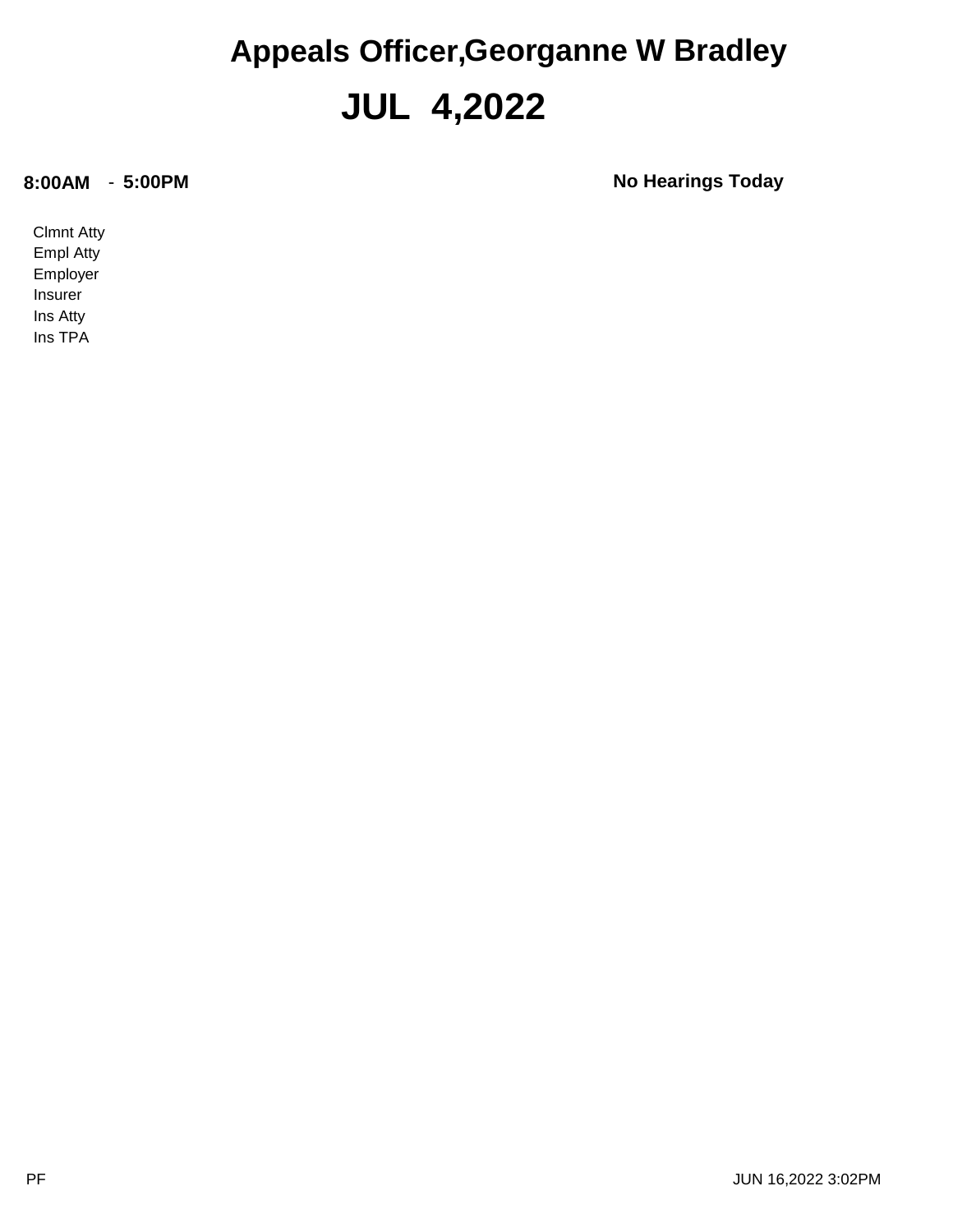## **JUL 5,2022 Appeals Officer,Georganne W Bradley**

| 10:00AM - 11:00AM                      | <b>HAMILTON, FREDERICK</b>                         | 2217553 1 Hr. Hearing           |
|----------------------------------------|----------------------------------------------------|---------------------------------|
| <b>Pint Atty</b><br>Emp Atty           | <b>JP KEMP ESQ</b>                                 |                                 |
| Employer<br><b>Insurer</b><br>Ins Atty | <b>BASS PRO GROUP</b><br><b>CORVEL CORPORATION</b> |                                 |
| Ins TPA                                |                                                    | <b>CHRISTOPHER A ECCLES ESQ</b> |
| 11:00AM - 12:00PM                      | <b>VALMAYOR, SHERLINDA M.</b>                      | 2215164 1 Hr. Hrg.              |
| Clmt.Atty.                             | <b>JULIE A SPERAW ESQ</b>                          |                                 |
| Empl.Atty.                             | <b>JOHN A CLEMENT ESQ</b>                          |                                 |
| Employer                               | <b>MGM GRAND HOTEL/CASINO</b>                      |                                 |
| Insurer                                |                                                    |                                 |
| Ins.Atty.                              |                                                    |                                 |
| Ins TPA                                |                                                    |                                 |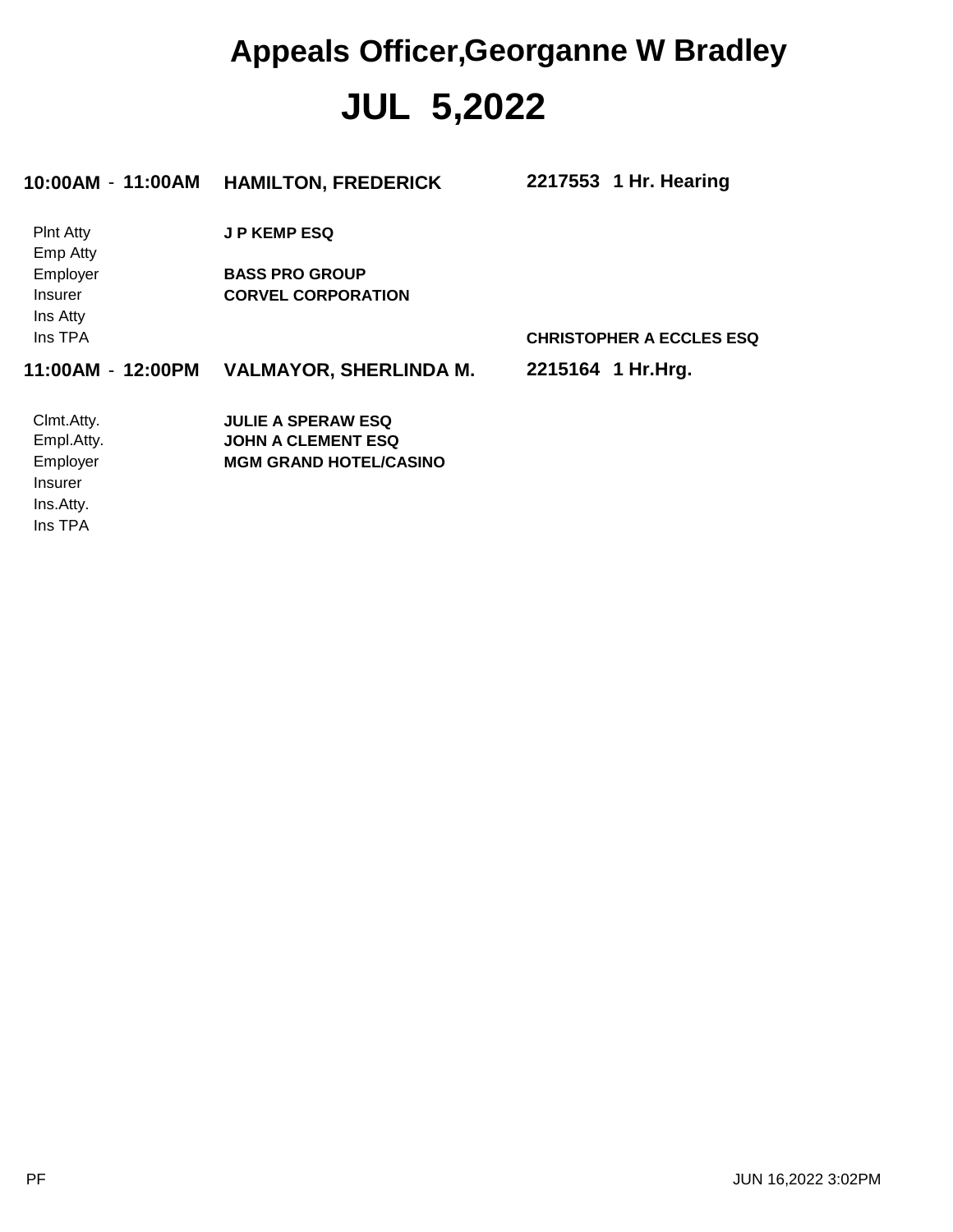## **JUL 6,2022 Appeals Officer,Georganne W Bradley**

|                          | 11:00AM - 12:00PM | <b>BRADISH, RODNEY</b>               | 2217265 1 Hr.Hrg.                           |
|--------------------------|-------------------|--------------------------------------|---------------------------------------------|
| Clmt.Atty.<br>Empl.Atty. |                   | <b>JASON H WEINSTOCK ESQ</b>         |                                             |
| Employer                 |                   | THE SHANNON'S- LLC                   |                                             |
| Insurer                  |                   | <b>THE HARTFORD</b>                  |                                             |
| Ins.Atty.<br>Ins TPA     |                   | <b>ERIC R LARSEN ESQ</b>             |                                             |
| 1:00PM                   | $-2:00PM$         | <b>WILLIAMS, BUFORD</b>              | 2005912 1 Hr.Hrg.<br>2100870-GB, 2101212-GB |
| Clmt.Atty.               |                   | <b>JULIE SMITH ESQ</b>               |                                             |
| Empl.Atty.               |                   | <b>DANIEL SCHWARTZ ESQ</b>           |                                             |
| Employer                 |                   | <b>CLARK COUNTY SCHOOL DISTRICT</b>  |                                             |
| Insurer                  |                   | <b>SIERRA NEVADA ADMINISTRATORS</b>  |                                             |
| Ins.Atty.                |                   |                                      |                                             |
| Ins TPA                  |                   |                                      |                                             |
| 2:00PM                   | $-3:00PM$         | <b>BUNCH, KELLY</b>                  | 2012492 1 Hr.Hrg.                           |
| Clmt.Atty.               |                   | <b>JOSHUA M SANTERAMO</b>            |                                             |
| Empl.Atty.               |                   | <b>DANIEL SCHWARTZ ESQ</b>           |                                             |
| Employer                 |                   | <b>LANDRY'S SEAFOOD HOME</b>         |                                             |
| Insurer                  |                   | <b>CORVEL CORPORATION</b>            |                                             |
| Ins.Atty.                |                   |                                      |                                             |
| Ins TPA                  |                   |                                      |                                             |
| 3:00PM                   | $-4:00PM$         | <b>BOHNET, MICHAEL E</b>             | 1903496 1 Hr. Hrg.                          |
|                          |                   |                                      | 1905836-GB                                  |
| Clmt.Atty.<br>Empl.Atty. |                   | <b>ALIKA ANGERMAN ESQ</b>            |                                             |
| Employer                 |                   | <b>ALL SPA &amp; POOL LLC</b>        |                                             |
| Insurer                  |                   | <b>LIBERTY MUTUAL</b>                |                                             |
| Ins.Atty.                |                   | <b>DANIEL SCHWARTZ ESQ</b>           |                                             |
| Ins TPA                  |                   |                                      |                                             |
| 4:00PM                   | $-5:00PM$         | <b>SAEZ MEDINA, CAMILA</b>           | 1905866 1 Hr.Hrg.                           |
| Clmt.Atty.               |                   | <b>JILL A KOLOSKE ESQ</b>            |                                             |
| Empl.Atty.               |                   |                                      |                                             |
| Employer                 |                   | <b>BTO INVESTMENTS INC</b>           |                                             |
| Insurer                  |                   | <b>ADVANTAGE WORKERS COMP INS CO</b> |                                             |
| Ins.Atty.                |                   | <b>DANIEL SCHWARTZ ESQ</b>           |                                             |
| Ins TPA                  |                   |                                      |                                             |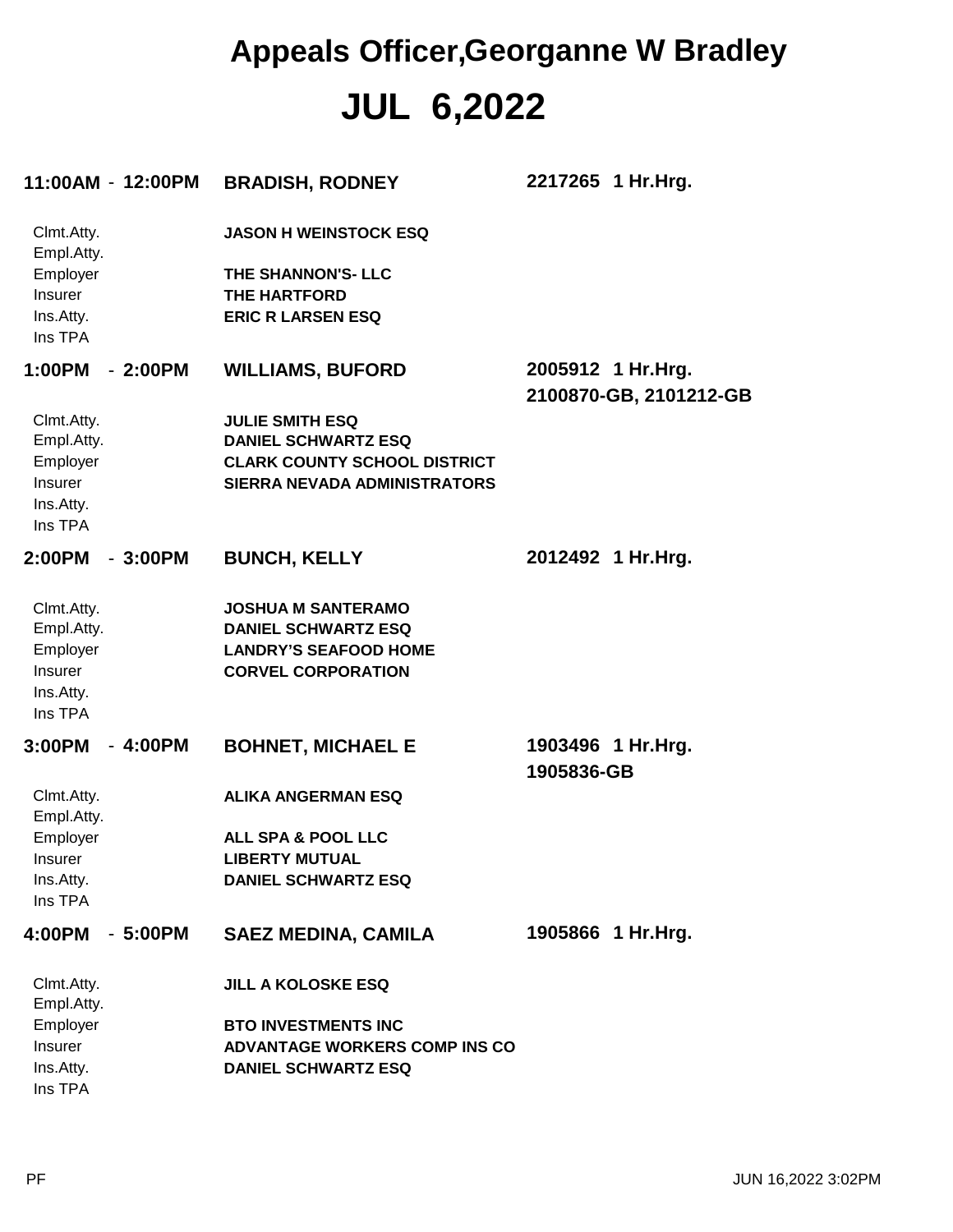#### **JUL 7,2022 Appeals Officer,Georganne W Bradley**

**8:00AM** - **5:00PM No Hearings Today**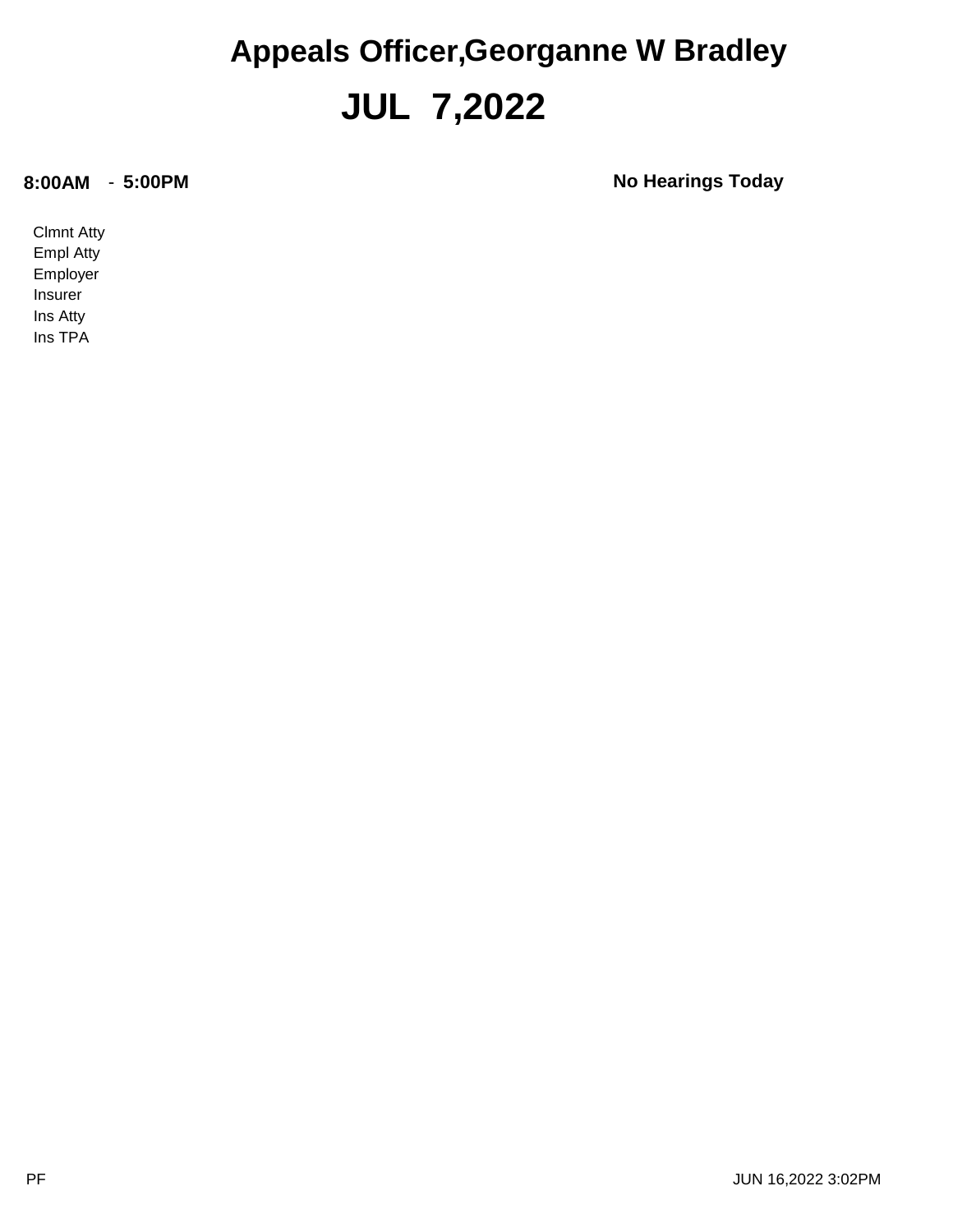## **JUL 6,2022 Appeals Officer,Gary A Pulliam**

| $-10:00AM$<br>9:00AM                                                    | <b>WALKER, TERRY</b>                                                                                           | 2201914 1 Hr.Hrg.  |
|-------------------------------------------------------------------------|----------------------------------------------------------------------------------------------------------------|--------------------|
| Clmt.Atty.<br>Empl.Atty.<br>Employer<br>Insurer<br>Ins.Atty.            | <b>TARA-LYNN ADAMS ESQ</b><br>THE SALVATION ARMY<br><b>SEDGWICK CMS INC</b><br><b>DANIEL SCHWARTZ ESQ</b>      |                    |
| Ins TPA                                                                 |                                                                                                                |                    |
| 10:00AM - 11:00AM                                                       | <b>YUZON, VANESSA</b>                                                                                          | 2004023 1 Hr.Hrg.  |
| Clmt.Atty.<br>Empl.Atty.<br>Employer<br>Insurer<br>Ins.Atty.<br>Ins TPA | <b>DAVID ROTHENBERG ESQ</b><br><b>DANIEL SCHWARTZ ESQ</b><br><b>LVMPD - HEALTH DETAIL</b><br><b>CCMSI</b>      |                    |
| 12:00PM - 1:00PM                                                        | <b>HARRISON, DANIEL</b>                                                                                        | 2017631 1 Hr.Hrg.  |
| Clmt.Atty.<br>Empl.Atty.<br>Employer<br>Insurer<br>Ins.Atty.<br>Ins TPA | <b>HAYLEY N PRICE ESQ</b><br><b>DANIEL SCHWARTZ ESQ</b><br><b>FREEMAN COMPANIES</b><br><b>SEDGWICK CMS INC</b> |                    |
| 12:00PM - 1:00PM                                                        | <b>WHALUM, CLARENCE</b>                                                                                        | 2111389 1 Hr. Hrg. |
| Clmt.Atty.<br>Empl.Atty.                                                | <b>BILLIE-MARIE MORRISON ESQ</b>                                                                               |                    |
| Employer<br>Insurer                                                     | <b>CITY OF NORTH LAS VEGAS</b><br><b>CCMSI</b>                                                                 |                    |
| Ins.Atty.<br>Ins TPA                                                    | <b>DANIEL SCHWARTZ ESQ</b>                                                                                     |                    |
| 1:00PM<br>- 2:00PM                                                      | <b>DAMEON, JENIFOR W</b>                                                                                       | 2215263 1 Hr.Hrg.  |
| Clmt.Atty.<br>Empl.Atty.                                                | <b>KEVIN P KAMPSCHROR ESQ</b>                                                                                  |                    |
| Employer                                                                | <b>WALMART CORP</b>                                                                                            |                    |
| Insurer<br>Ins.Atty.                                                    | <b>SEDGWICK CMS INC</b><br><b>DAVID BENAVIDEZ ESQ</b>                                                          |                    |
| Ins TPA                                                                 |                                                                                                                |                    |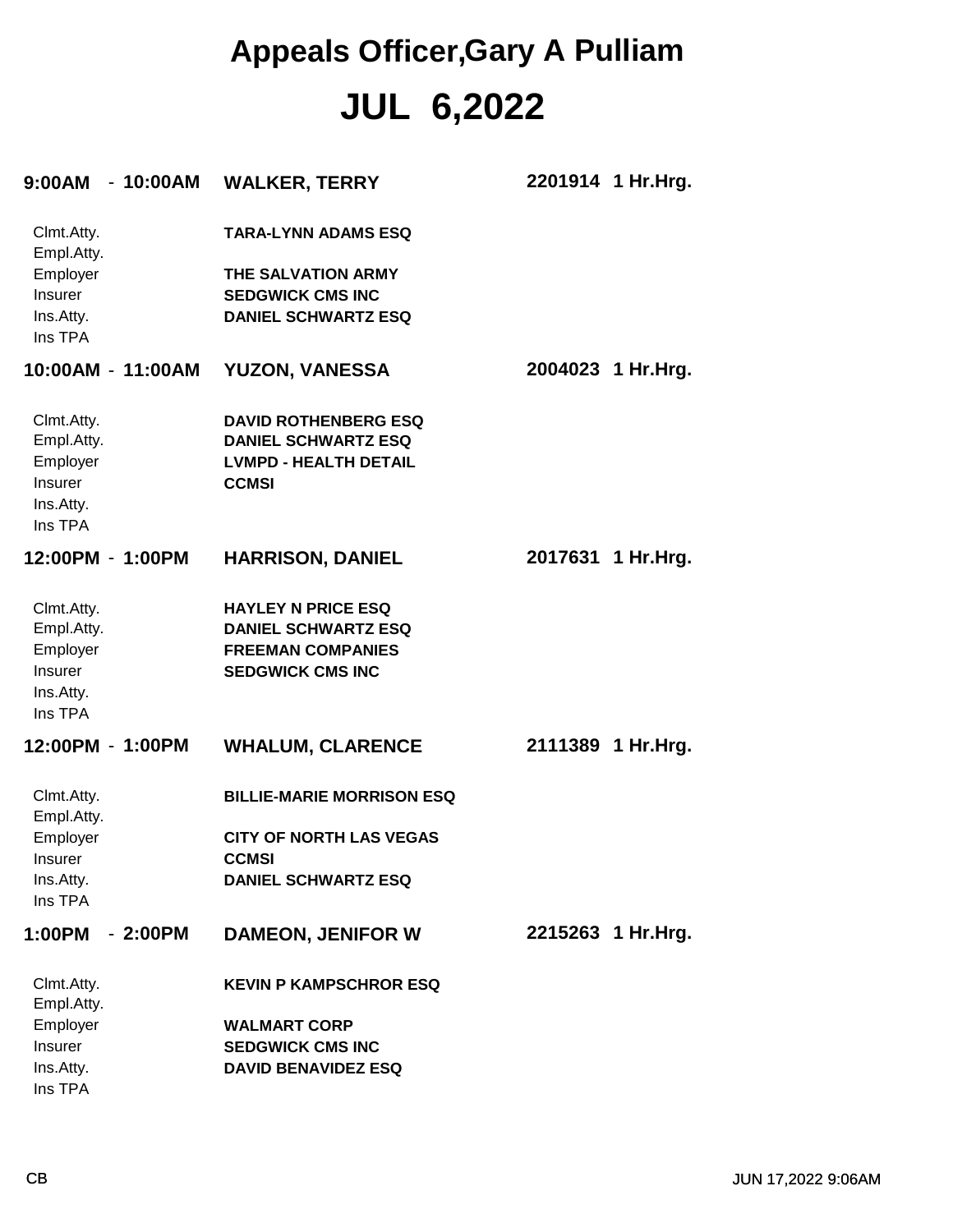# **JUL 6,2022 Appeals Officer,Gary A Pulliam**

#### **2:00PM** - **2:00PM SATTLER, LINDA 2115687**

2115687 1 Hr.Hrg.

#### **REASSIGNMENT OF KWA**

| Clmt.Atty. | <b>MICHAEL J. RYAN ESQ</b> |
|------------|----------------------------|
| Empl.Atty. |                            |
| Employer   | <b>DELI MANAGEMENT INC</b> |
| Insurer    | <b>TRAVELERS</b>           |
| Ins.Atty.  | <b>MELANIE C POLK ESQ</b>  |
| Ins TPA    |                            |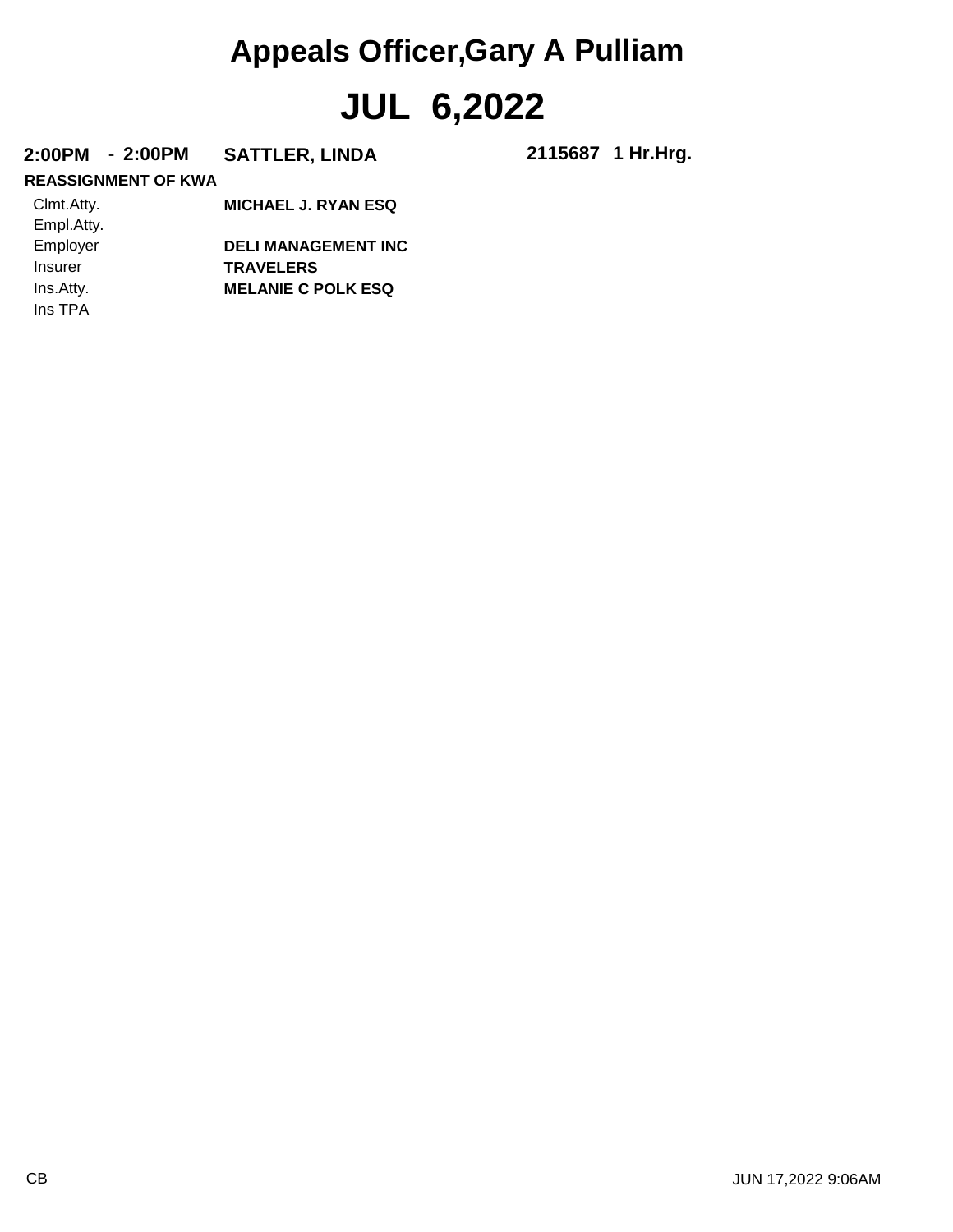#### **JUL 7,2022 Appeals Officer,Gary A Pulliam**

| 10:00AM - 11:30AM                                                     | <b>WU, JINYUN</b>                       | 2219340 1 Hr. Hrg.              |
|-----------------------------------------------------------------------|-----------------------------------------|---------------------------------|
| <b>Clmnt Atty</b><br>AgenRep<br><b>Insurer</b><br>Ins TPA<br>Ins Atty | <b>CASEY ANGRES</b><br><b>MEDICAID</b>  |                                 |
| Employer                                                              |                                         | <b>GABRIEL LITHER ESQ</b>       |
| $-2:00PM$<br>1:00PM                                                   | <b>GERACI, JOANNE</b>                   | 2215830 1 Hr. Hrg.              |
| <b>PInt Atty</b><br><b>Emp Atty</b>                                   | <b>CORY A SANTOS SR ESQ</b>             |                                 |
| Employer                                                              | <b>ST ROSE DOMINICAN HOSPITAL-SIEN/</b> |                                 |
| Insurer                                                               | <b>SEDGWICK CMS INC</b>                 |                                 |
| Ins Atty                                                              | <b>DANIEL SCHWARTZ ESQ</b>              |                                 |
| Ins TPA                                                               |                                         | <b>CHRISTOPHER A ECCLES ESQ</b> |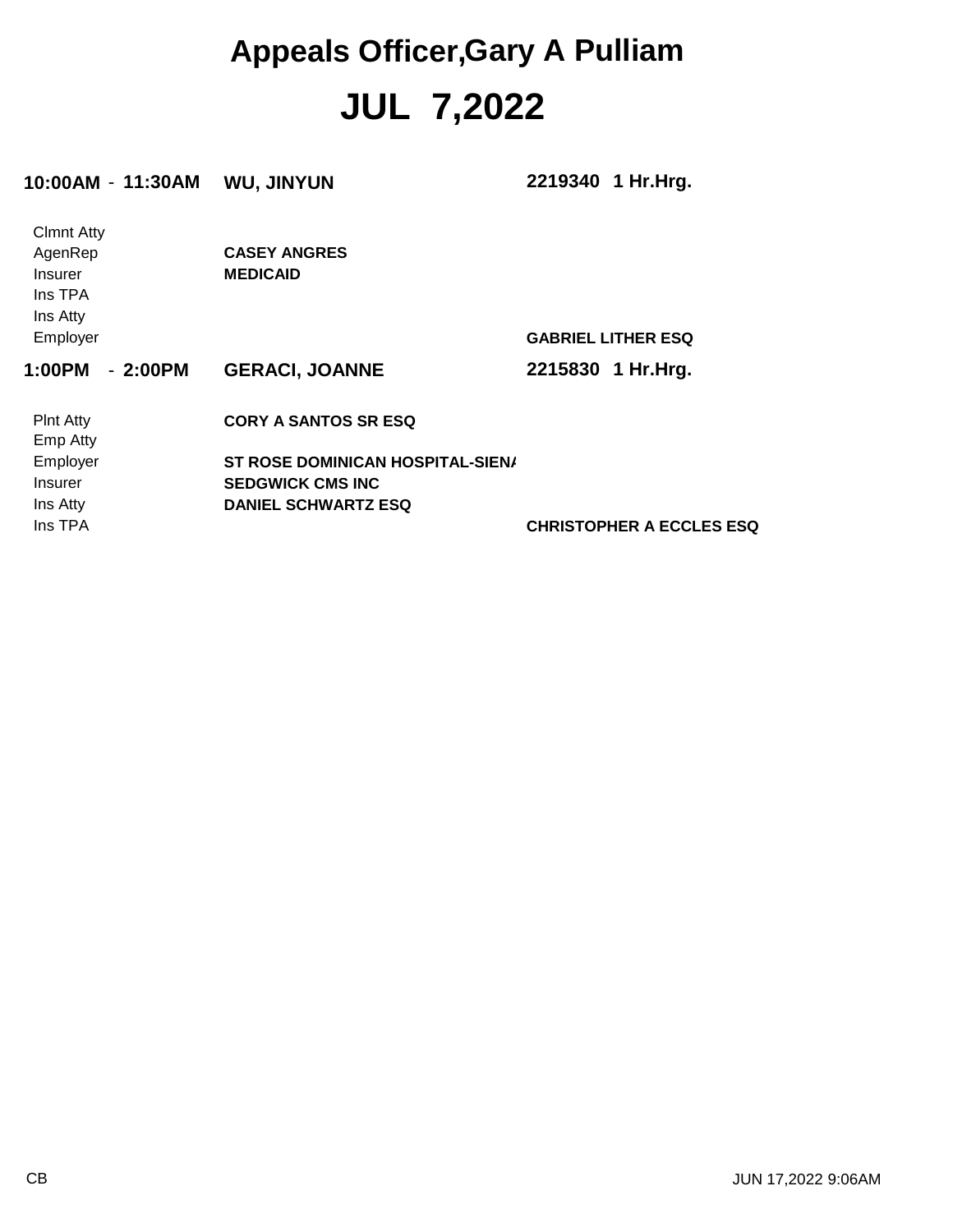### **JUL 8,2022 Appeals Officer,Gary A Pulliam**

**1902565-GP/1902566-GP/1902567-GP** Employer Empl.Atty. Clmt.Atty. 8:30AM - 8:30AM APOSTOLIC BEHAVIORAL HEALT1902564 Email Status Check **MEDICAID CASEY ANGRES RICHARD A SCHONFELD ESQ**

Ins.Atty. Insurer

**Ins TPA GABRIEL LITHER ESQ**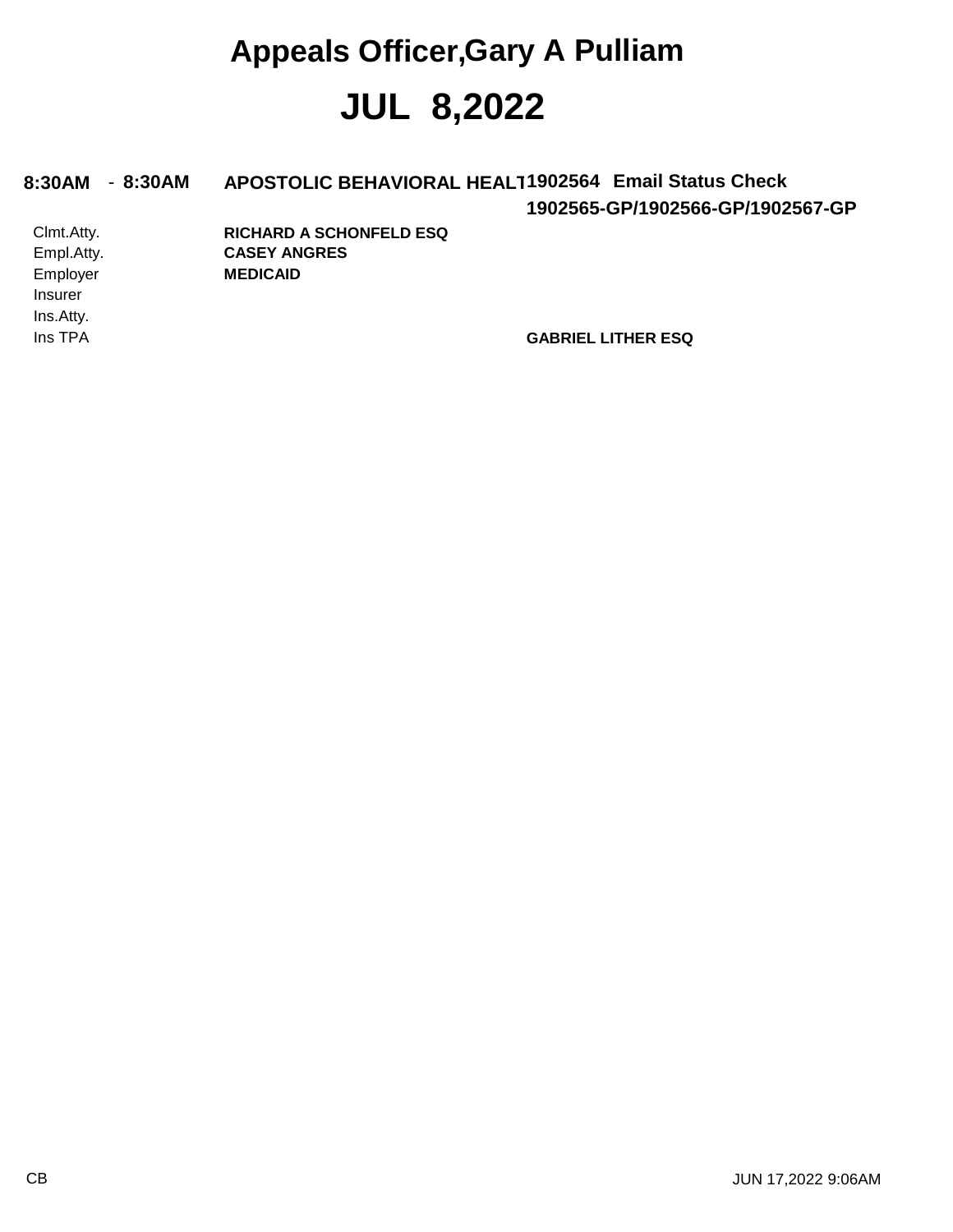#### **1:00PM** - **1:00PM HILL, DESMON 2217557**

X **Courtroom 1**

Ins TPA Ins.Atty. Insurer Employer Empl.Atty. Clmt.Atty.

**ERICA TOSH ESQ**

**TAYLOR A AFFLECK ESQ TRAVELERS 1ST SECURITY SERVICES** **TO 2217449-JPK CONSOLIDATED** 2217557 Stacked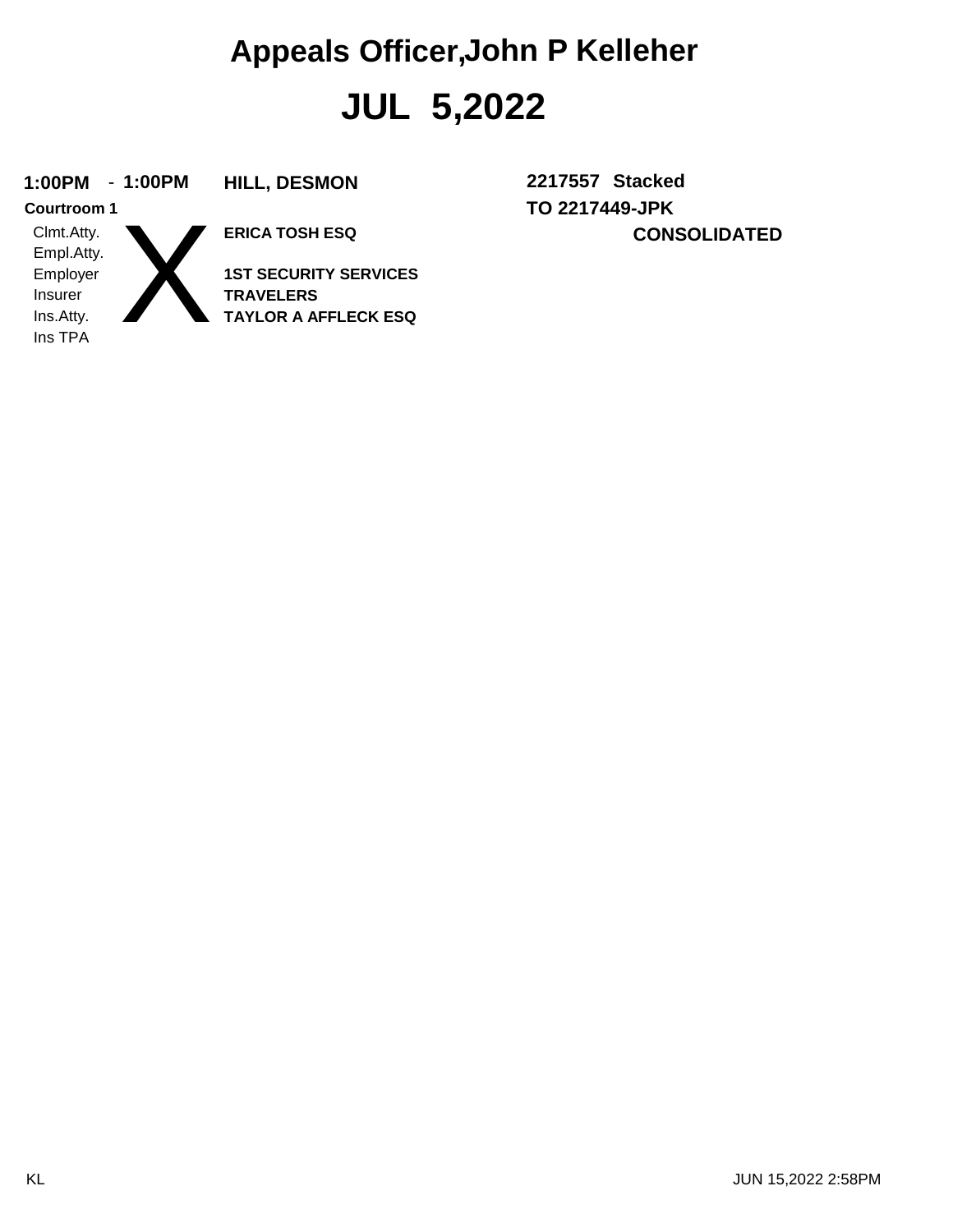| 8:00AM - 8:15AM          |                          | <b>RIVERA, JOSEPH</b>           | 2205386 Tel. S/C                    |
|--------------------------|--------------------------|---------------------------------|-------------------------------------|
| Clmt.Atty.<br>Empl.Atty. |                          | <b>LISA M ANDERSON ESQ</b>      |                                     |
| Employer<br>Insurer      |                          | <b>ENVIRONMENTAL SERVICES</b>   |                                     |
| Ins.Atty.<br>Ins TPA     |                          | <b>DANIEL SCHWARTZ ESQ</b>      |                                     |
| 8:00AM                   | $-8:15AM$                | <b>MCNAIR, SONDA</b>            | 2115066 Tel. S/C<br>2201437-JPK     |
| Clmt.Atty.<br>Empl.Atty. |                          | <b>KEVIN P KAMPSCHROR ESQ</b>   |                                     |
| Employer                 |                          | <b>WALMART CORP</b>             |                                     |
| Insurer                  |                          | <b>SEDGWICK CMS INC</b>         |                                     |
| Ins.Atty.                |                          | <b>DAVID BENAVIDEZ ESQ</b>      |                                     |
| Ins TPA                  |                          |                                 |                                     |
| 8:00AM                   | $-8:15AM$                | <b>CRUZ-CARDONA, JOANNY</b>     | 1910373 Tel. S/C                    |
|                          |                          |                                 | 1910374-JPK 2006834-JPK 2008709-JPK |
| Clmt.Atty.<br>Empl.Atty. |                          | <b>DAVID ROTHENBERG ESQ</b>     |                                     |
| Employer                 |                          | <b>HAYNES BUILDING SERVICES</b> |                                     |
| Insurer                  |                          | <b>BROADSPIRE SERVICES</b>      |                                     |
| Ins.Atty.                |                          | <b>DANIEL SCHWARTZ ESQ</b>      |                                     |
| Ins TPA                  |                          |                                 |                                     |
| 8:00AM                   | 8:15AM<br>$\blacksquare$ | <b>JACKSON, NAKIA T</b>         | 2017890 Tel. S/C                    |
| Clmt.Atty.               |                          | <b>ROBIN CHASE ESQ</b>          | <b>DISMISSED</b>                    |
| Empl.Atty.<br>Employer   |                          | <b>WALGREENS HDQTRS</b>         |                                     |
| <b>Insurer</b>           |                          | <b>SEDGWICK CMS INC</b>         |                                     |
| Ins.Atty.                |                          | <b>KEVIN JOHNSON ESQ</b>        |                                     |
| Ins TPA                  |                          |                                 |                                     |
| 8:15AM - 8:30AM          |                          | <b>THOMAS, TRACIE</b>           | 2011005 Tel. S/C                    |
|                          |                          |                                 | 2012258-JPK 2011092-JPK 2013001-JPK |
| Clmt.Atty.<br>Empl.Atty. |                          | <b>LISA M ANDERSON ESQ</b>      |                                     |
| Employer                 |                          | <b>UNITED HEALTH GROUP</b>      |                                     |
| Insurer                  |                          | <b>SEDGWICK CMS INC</b>         |                                     |
| Ins.Atty.                |                          | <b>DANIEL SCHWARTZ ESQ</b>      |                                     |
| Ins TPA                  |                          |                                 |                                     |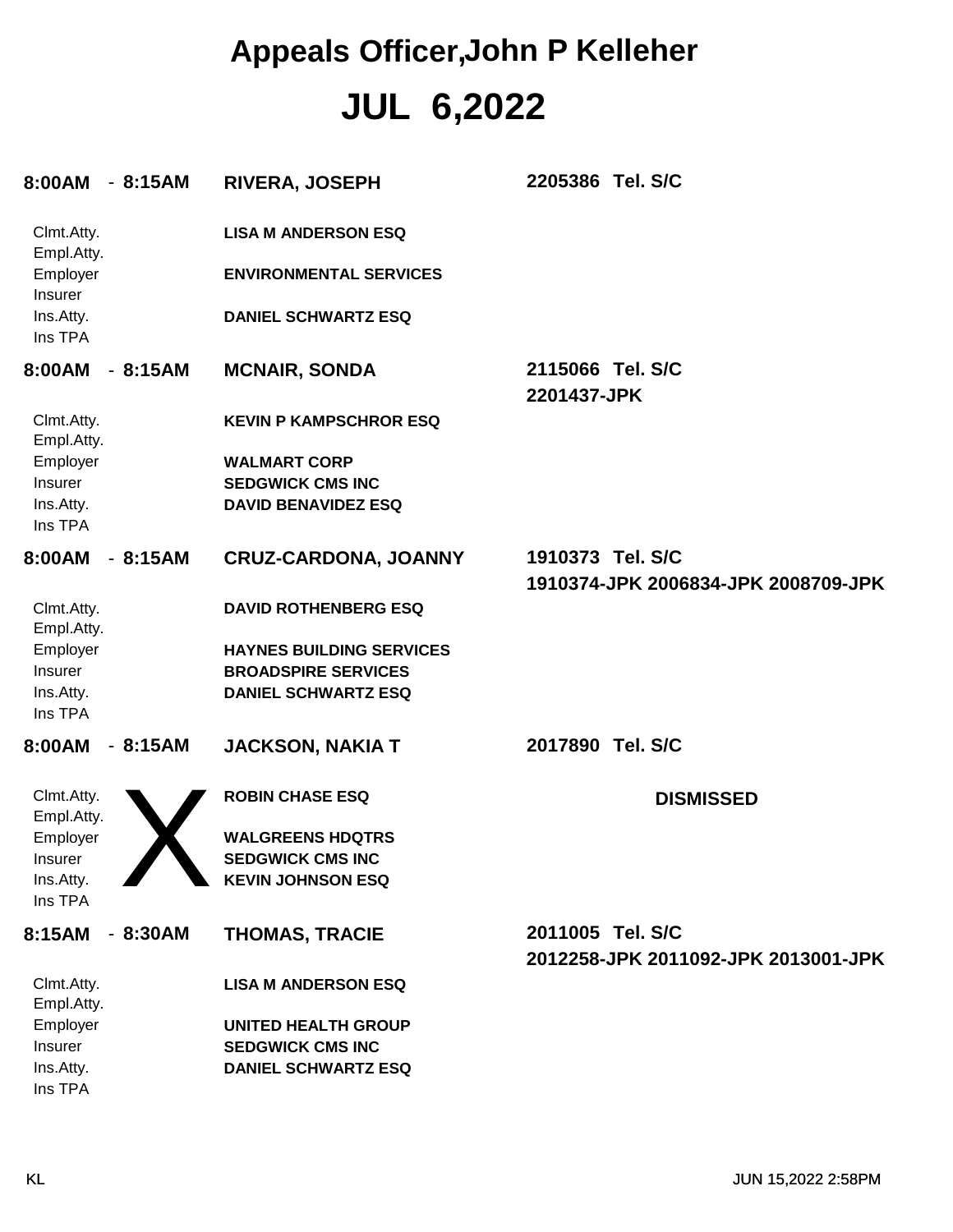#### **Appeals Officer,John P Kelleher**

#### **JUL 6,2022**

| 8:15AM                          | $-8:30AM$ | <b>LAZO GUTIERREZ, ISRAEL</b>                          | 2101104 Tel. S/C | 2106738-JPK 2107423-JPK 2107424-JPK |  |
|---------------------------------|-----------|--------------------------------------------------------|------------------|-------------------------------------|--|
| Clmt.Atty.<br>Empl.Atty.        |           | <b>BILLIE-MARIE MORRISON ESQ</b>                       |                  |                                     |  |
| Employer<br>Insurer             |           | <b>CIRQUE DU SOLEIL NV INC</b>                         |                  |                                     |  |
| Ins.Atty.<br>Ins TPA            |           | <b>DANIEL SCHWARTZ ESQ</b>                             |                  |                                     |  |
| 8:30AM                          | $-8:45AM$ | SENTRY INSURANCE A MUTUAL 2201814 Email Status Check   |                  |                                     |  |
| Clmt.Atty.<br>Empl.Atty.        |           | <b>DANIEL SCHWARTZ ESQ</b>                             |                  |                                     |  |
| Employer                        |           | <b>DONALD C SMITH ESQ</b>                              |                  |                                     |  |
| Insurer<br>Ins.Atty.<br>Ins TPA |           | SIERRA NEVADA ADMINISTRATORS                           |                  |                                     |  |
| 8:30AM                          | $-8:45AM$ | LOUNSBURY, KATASHA                                     |                  | 2202058 Email Status Check          |  |
| Clmt.Atty.<br>Empl.Atty.        |           | <b>LISA M ANDERSON ESQ</b>                             |                  |                                     |  |
| Employer                        |           | <b>ROAD AND HIGHWAY BUILDERS LLC</b>                   |                  |                                     |  |
| Insurer<br>Ins.Atty.            |           | <b>GALLAGHER BASSETT</b><br><b>DANIEL SCHWARTZ ESQ</b> |                  |                                     |  |
| Ins TPA                         |           |                                                        |                  |                                     |  |
| 8:30AM                          | $-8:45AM$ | <b>HAILE, AMHA</b>                                     |                  | 2012974 Email Status Check          |  |
|                                 |           |                                                        | 2014224-JPK      |                                     |  |
| Clmt.Atty.<br>Empl.Atty.        |           | <b>JULIE SMITH ESQ</b>                                 |                  |                                     |  |
| Employer                        |           | <b>WHITTLESEA BELL CAB CO</b>                          |                  |                                     |  |
| Insurer                         |           | <b>ICW GROUP</b>                                       |                  |                                     |  |
| Ins.Atty.<br>Ins TPA            |           | <b>DANIEL SCHWARTZ ESQ</b>                             |                  |                                     |  |
| 8:30AM                          | $-8:45AM$ | <b>MOORE, BONNIE</b>                                   |                  | 2107956 Email Status Check          |  |
|                                 |           |                                                        | 2115663-JPK      |                                     |  |
| Clmt.Atty.<br>Empl.Atty.        |           | <b>JOSHUA DAVIDSON ESQ</b>                             |                  |                                     |  |
| Employer                        |           | STATE OF NEVADA-SECRETARY OF S1                        |                  |                                     |  |
| Insurer<br>Ins.Atty.            |           | <b>CCMSI</b><br><b>JAMES A MCCARTY ESQ</b>             |                  |                                     |  |
| Ins TPA                         |           |                                                        |                  |                                     |  |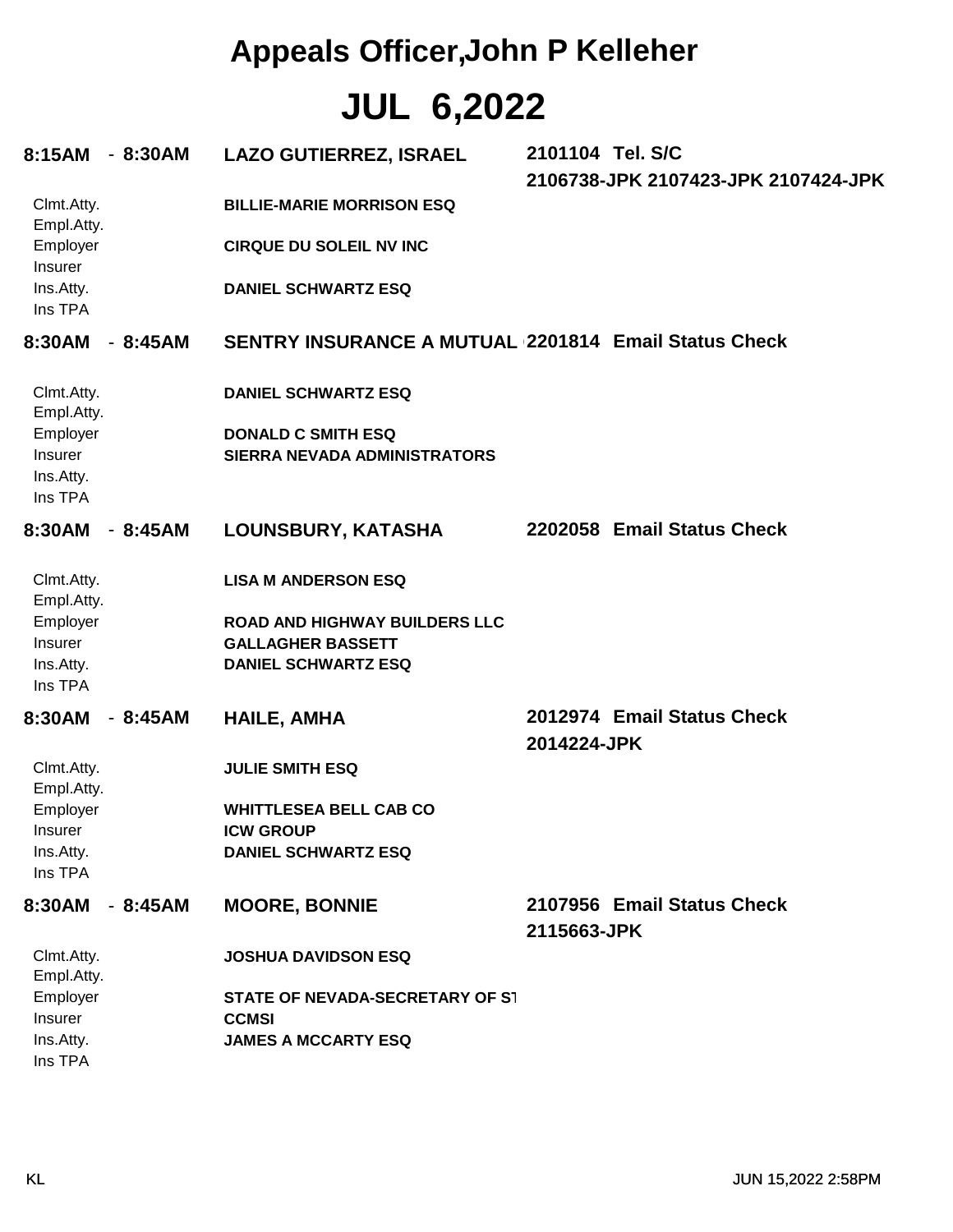| 8:30AM - 8:45AM                                                         |            | <b>HARMSMA, MARY C</b>                                                                                                         |             | 2113646 Email Status Check                   |
|-------------------------------------------------------------------------|------------|--------------------------------------------------------------------------------------------------------------------------------|-------------|----------------------------------------------|
| Clmt.Atty.<br>Empl.Atty.<br>Employer<br>Insurer<br>Ins.Atty.<br>Ins TPA |            | <b>MICHAEL J. RYAN</b><br><b>CLARK COUNTY SCHOOL DISTRICT</b><br><b>SIERRA NEVADA ADMINISTRATORS</b><br><b>JOHN LAVERY ESQ</b> |             |                                              |
| 9:00AM                                                                  | $-10:00AM$ | <b>WASHINGTON, EBONY</b>                                                                                                       |             | 2209574 1 Hr.Hrg.<br>2209575-JPK 2209576-JPK |
| Clmt.Atty.<br>Empl.Atty.                                                |            | <b>ERICA TOSH ESQ</b>                                                                                                          |             |                                              |
| Employer                                                                |            | <b>WALMART CORP</b>                                                                                                            |             |                                              |
| Insurer                                                                 |            | <b>SEDGWICK CMS INC</b>                                                                                                        |             |                                              |
| Ins.Atty.<br>Ins TPA                                                    |            | <b>DAVID BENAVIDEZ ESQ</b>                                                                                                     |             |                                              |
| 10:00AM - 11:00AM                                                       |            | <b>MAJOR, SOPHIA</b>                                                                                                           | 2001961     | 1 Hr.Hrg.                                    |
| Clmt.Atty.<br>Empl.Atty.<br>Employer<br>Insurer<br>Ins.Atty.<br>Ins TPA |            | <b>JULIE SMITH ESQ</b><br><b>DANIEL SCHWARTZ ESQ</b><br><b>MV TRANSPORTATION</b>                                               |             |                                              |
| 11:00AM - 12:00PM                                                       |            | PEREZ-GARCIA, LAZARA                                                                                                           | 2216844-JPK | 2211929 1 Hr.Hrg.                            |
| Clmt.Atty.<br>Empl.Atty.                                                |            | <b>ERICA TOSH ESQ</b>                                                                                                          |             |                                              |
| Employer                                                                |            | <b>BRADY LINEN SERVICES</b>                                                                                                    |             |                                              |
| Insurer                                                                 |            | <b>TRAVELERS</b>                                                                                                               |             |                                              |
| Ins.Atty.<br>Ins TPA                                                    |            | <b>RAY LEGO &amp; ASSOCIATES</b>                                                                                               |             |                                              |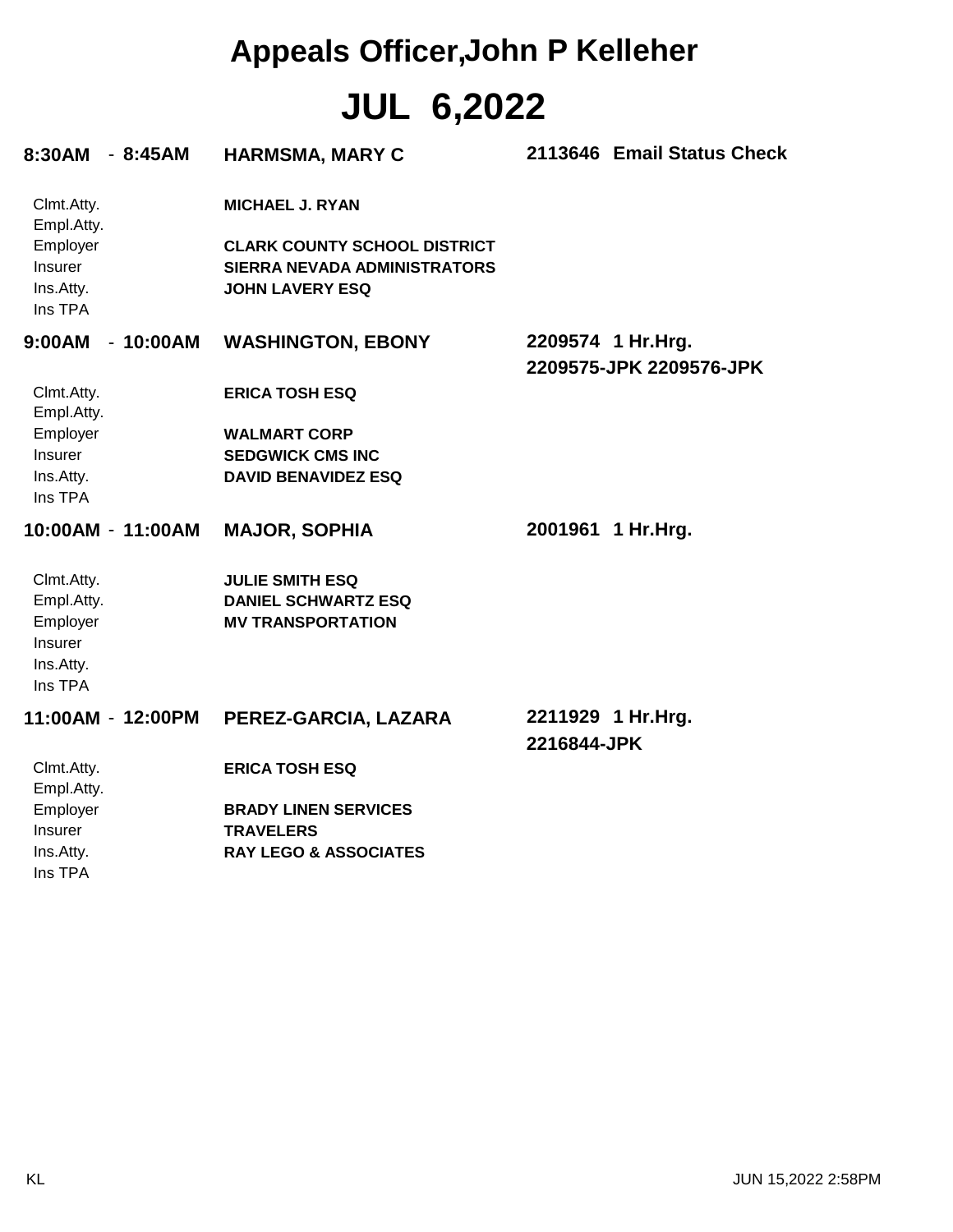| 10:00AM - 11:00AM                                                       |           | <b>PLACENCIA, LOUIS</b>                                                                                                        |                 | 2210314 1 Hr.Hrg.                            |
|-------------------------------------------------------------------------|-----------|--------------------------------------------------------------------------------------------------------------------------------|-----------------|----------------------------------------------|
| Clmt.Atty.<br>Empl.Atty.<br>Employer<br>Insurer<br>Ins.Atty.<br>Ins TPA |           | <b>ADAM MUSLUSKY ESQ</b><br>LEIVA,<br><b>FARMERS INSURANCE EXCHANGE</b><br><b>DALTON HOOKS JR ESQ</b>                          |                 |                                              |
| 11:00AM - 12:00PM                                                       |           | <b>PLACENCIA, LOUIS</b>                                                                                                        |                 | 2210318 1 Hr.Hrg.<br>2217427-JPK 2217428-JPK |
| Clmt.Atty.<br>Empl.Atty.                                                |           | <b>ADAM MUSLUSKY ESQ</b>                                                                                                       |                 |                                              |
| Employer<br>Insurer                                                     |           | <b>B &amp; R PROPERTY MANAGEMENT INC</b>                                                                                       |                 |                                              |
| Ins.Atty.<br>Ins TPA                                                    |           | <b>DALTON HOOKS JR ESQ</b>                                                                                                     |                 |                                              |
| 1:00PM                                                                  | $-1:00PM$ | <b>HERNANDEZ, YESENIA</b>                                                                                                      | 2218077 Stacked |                                              |
| Clmt.Atty.<br>Empl.Atty.                                                |           | <b>DRUE R SOLOMON ESQ</b>                                                                                                      |                 |                                              |
| Employer                                                                |           | <b>CORNER BEAD CONCEPTS INC</b>                                                                                                |                 |                                              |
| Insurer                                                                 |           | <b>WCF INSURANCE</b>                                                                                                           |                 |                                              |
| Ins.Atty.<br>Ins TPA                                                    |           | <b>DANIEL SCHWARTZ ESQ</b>                                                                                                     |                 |                                              |
| 1:00PM                                                                  | $-1:00PM$ | <b>WILLIAMS, SHIRLEY</b>                                                                                                       | 2218076 Stacked |                                              |
| Clmt.Atty.<br>Empl.Atty.<br>Employer<br>Insurer<br>Ins.Atty.<br>Ins TPA |           | <b>DRUE R SOLOMON ESQ</b><br><b>DANIEL SCHWARTZ ESQ</b><br><b>DESERT HEALTH CARE FACILITIES IN(</b><br><b>SEDGWICK CMS INC</b> |                 |                                              |
| 1:00PM                                                                  | $-1:00PM$ | <b>WILLS, DANIEL</b>                                                                                                           | 2217818 Stacked |                                              |
| Clmt.Atty.<br>Empl.Atty.                                                |           | <b>THOMAS ASKEROTH</b>                                                                                                         |                 |                                              |
| Employer<br>Insurer<br>Ins.Atty.<br>Ins TPA                             |           | <b>MARK TANNER CONSTRUCTION INC</b><br><b>BERKSHIRE HATHAWAY HOMESTATE</b><br><b>SHILO N BORJA ESQ</b>                         |                 |                                              |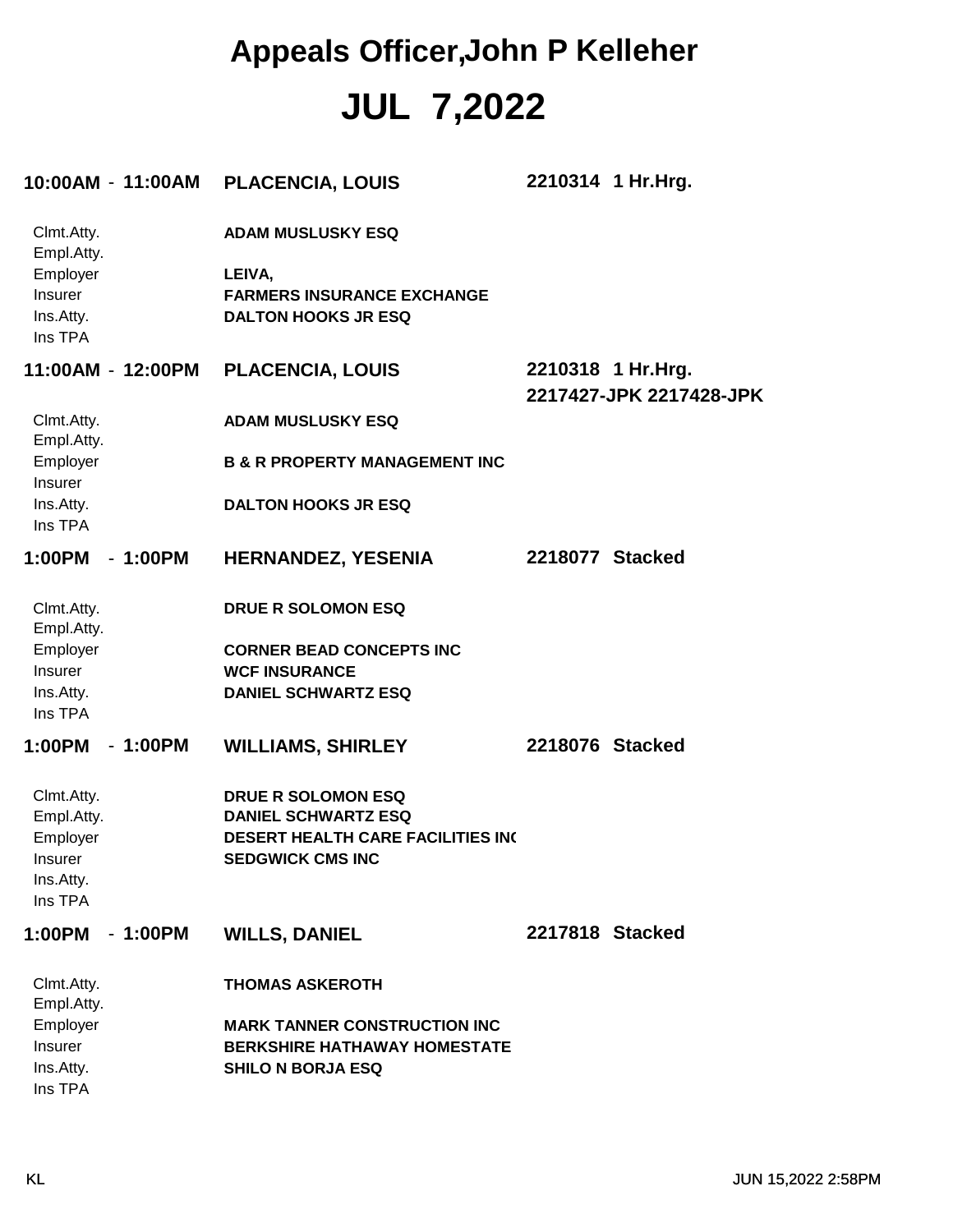| 1:00PM<br>$-1:00PM$                                                     | <b>SHARYPOV, OLEG</b>                                                                                     | 2218135 Stacked                            |
|-------------------------------------------------------------------------|-----------------------------------------------------------------------------------------------------------|--------------------------------------------|
| Clmt.Atty.<br>Empl.Atty.<br>Employer<br>Insurer<br>Ins.Atty.<br>Ins TPA | <b>THOMAS ASKEROTH</b><br><b>MVP STAFFING</b><br><b>GALLAGHER BASSETT</b><br><b>DANIEL SCHWARTZ ESQ</b>   |                                            |
| 1:30PM<br>$-1:30PM$                                                     | <b>ONEIL, BARBARA</b>                                                                                     | 2218136 Stacked<br>2218137-JPK 2218362-JPK |
| Clmt.Atty.<br>Empl.Atty.                                                | <b>SHAUN K MUAINA ESQ</b>                                                                                 |                                            |
| Employer<br>Insurer<br>Ins.Atty.<br>Ins TPA                             | <b>QUEST DIAGNOSTICS LAS VEGAS</b><br><b>TRAVELERS</b><br><b>JOETTA L FRANK ESQ</b>                       |                                            |
| 1:30PM<br>$-1:30PM$                                                     | <b>MACKLIN, RICHARD</b>                                                                                   | 2218139 Stacked                            |
| Clmt.Atty.<br>Empl.Atty.<br>Employer<br>Insurer<br>Ins.Atty.<br>Ins TPA | <b>DAVID ROTHENBERG ESQ</b><br><b>DANIEL SCHWARTZ ESQ</b><br><b>CITY OF HENDERSON</b><br><b>CCMSI</b>     |                                            |
| 1:30PM<br>$-1:30PM$                                                     | <b>ONEIL, BARBARA</b>                                                                                     | 2218137 Stacked                            |
| Clmt.Atty.<br>Empl.Atty.<br>Employer<br>Insurer<br>Ins.Atty.<br>Ins TPA | <b>SHAUN K MUAINA ESQ</b><br><b>QUEST DIAGNOSTICS LAS VEGAS</b><br>TRAVELERS<br><b>JOETTA L FRANK ESQ</b> | <b>CONSOLIDATED</b>                        |
| $-1:30PM$<br>1:30PM                                                     | FERRER-CORTEZ, CAROLINA                                                                                   | 2218138 Stacked                            |
| Clmt.Atty.<br>Empl.Atty.                                                | <b>DAVID ROTHENBERG ESQ</b>                                                                               | <b>CONTINUED FOR TIME CERTAIN</b>          |
| Employer<br>Insurer<br>Ins.Atty.<br>Ins TPA                             | <b>PARIS HOTEL &amp; CASINO</b><br><b>CCMSI</b><br><b>DANIEL SCHWARTZ ESQ</b>                             |                                            |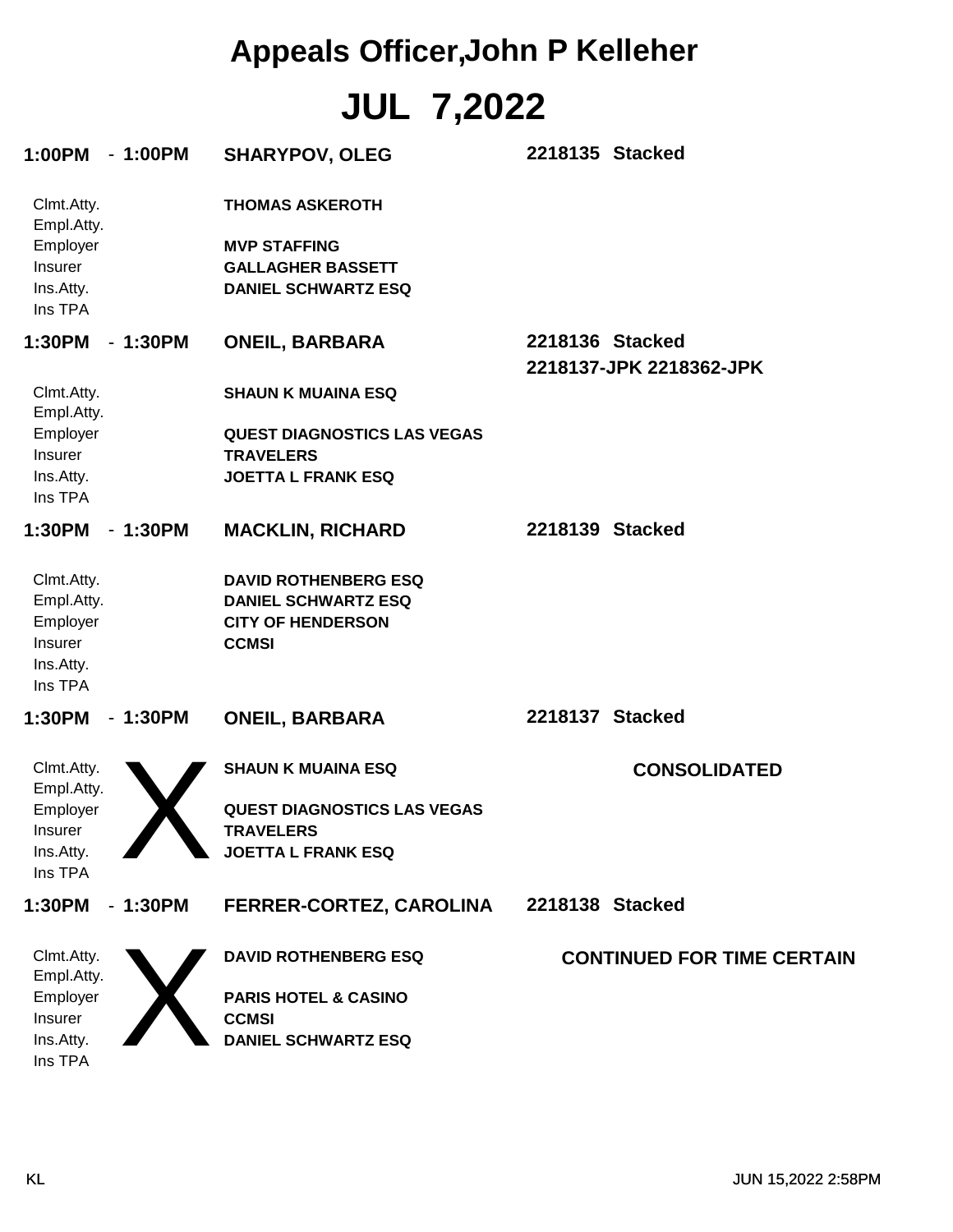| 2:00PM - 2:00PM          |           | <b>HAMILTON, MARION</b>             | 2218140 Stacked |
|--------------------------|-----------|-------------------------------------|-----------------|
| Clmt.Atty.<br>Empl.Atty. |           | <b>DAVID ROTHENBERG ESQ</b>         |                 |
| Employer                 |           | <b>CONSTELLIS TRIPLE CANOPY</b>     |                 |
| Insurer                  |           | <b>GALLAGHER BASSETT</b>            |                 |
| Ins.Atty.                |           | <b>DANIEL SCHWARTZ ESQ</b>          |                 |
| Ins TPA                  |           |                                     |                 |
| 2:00PM                   | - 2:00PM  | <b>CONTRERAS-MEIJA, MIGUEL</b>      | 2218141 Stacked |
| Clmt.Atty.<br>Empl.Atty. |           | <b>DAVID ROTHENBERG ESQ</b>         |                 |
| Employer                 |           | THE PRIMADONNA COMPANY LLC          |                 |
| Insurer                  |           | <b>SIERRA NEVADA ADMINISTRATORS</b> |                 |
| Ins.Atty.                |           | <b>DANIEL SCHWARTZ ESQ</b>          |                 |
| Ins TPA                  |           |                                     |                 |
| 2:00PM                   | $-2:00PM$ | <b>CHAPARRO-BENITEZ, ROQUE</b>      | 2218142 Stacked |
| Clmt.Atty.<br>Empl.Atty. |           | <b>DAVID ROTHENBERG ESQ</b>         |                 |
| Employer                 |           | <b>CMD INC</b>                      |                 |
| Insurer                  |           | <b>MARKEL SERVICE INCORPORATED</b>  |                 |
| Ins.Atty.                |           | <b>JOHN LAVERY ESQ</b>              |                 |
| Ins TPA                  |           |                                     |                 |
| 2:00PM                   | $-2:00PM$ | <b>O'NEAL, PAMELA</b>               | 2218143 Stacked |
| Clmt.Atty.<br>Empl.Atty. |           | <b>DAVID ROTHENBERG ESQ</b>         |                 |
| Employer                 |           | <b>CENTURY LINK</b>                 |                 |
| <b>Insurer</b>           |           | <b>SEDGWICK CMS INC</b>             |                 |
| Ins.Atty.                |           | <b>DANIEL SCHWARTZ ESQ</b>          |                 |
| Ins TPA                  |           |                                     |                 |
| 2:30PM                   | $-2:30PM$ | <b>CRUZ-CARDONA, JOANNY</b>         | 2218167 Stacked |
| Clmt.Atty.<br>Empl.Atty. |           | <b>DAVID ROTHENBERG ESQ</b>         |                 |
| Employer                 |           | <b>MARSDEN SERVICE</b>              |                 |
| Insurer                  |           | <b>BROADSPIRE SERVICES</b>          |                 |
| Ins.Atty.<br>Ins TPA     |           | <b>DANIEL SCHWARTZ ESQ</b>          |                 |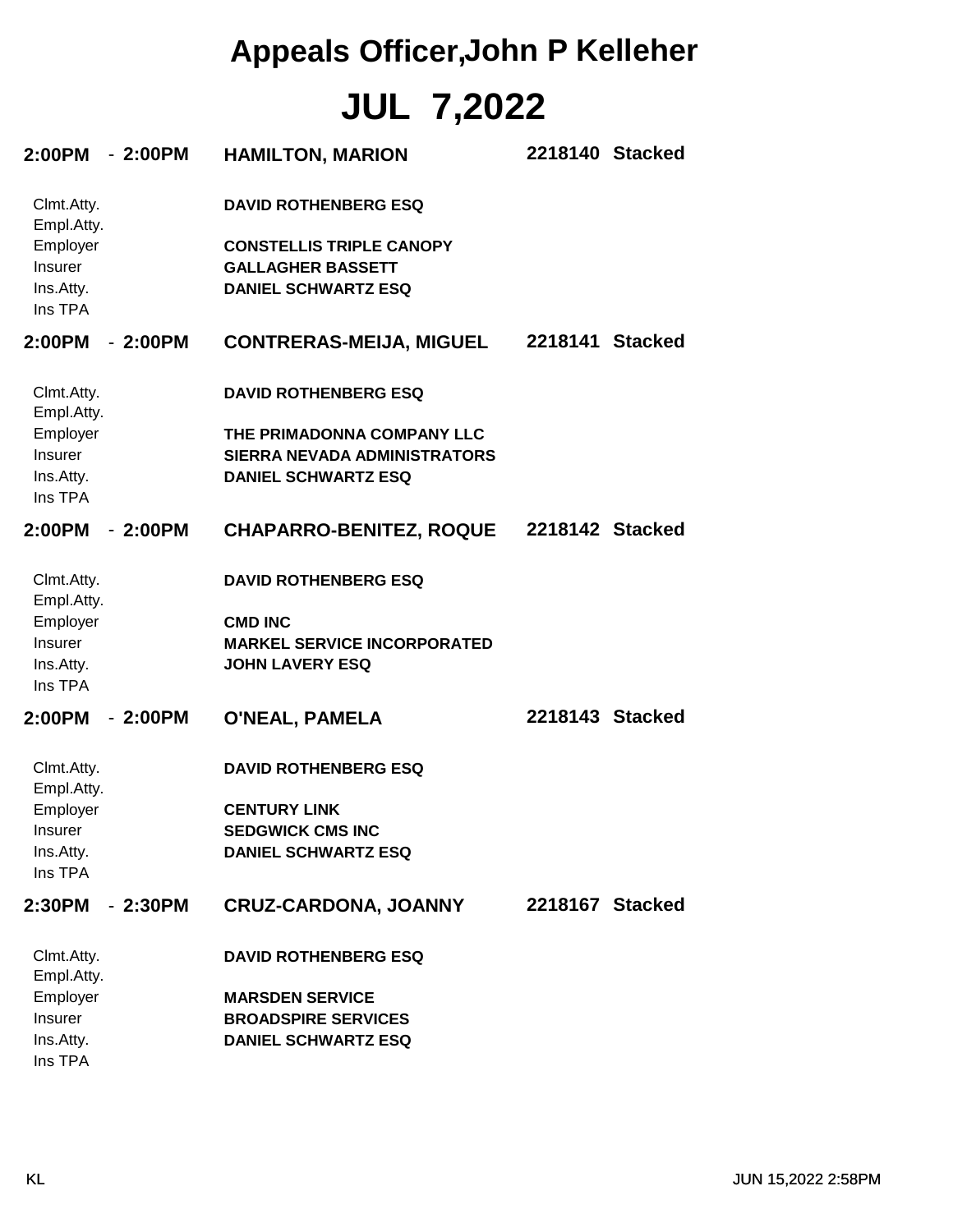| 2:30PM - 2:30PM          |           | <b>RODRIGUEZ, ANGELICA</b>                     | 2218168 Stacked                |
|--------------------------|-----------|------------------------------------------------|--------------------------------|
| Clmt.Atty.<br>Empl.Atty. |           | <b>DAVID ROTHENBERG ESQ</b>                    |                                |
| Employer                 |           | <b>SUMMERLIN HOSPITAL</b>                      |                                |
| Insurer                  |           | <b>SEDGWICK CMS INC</b>                        |                                |
| Ins.Atty.<br>Ins TPA     |           | <b>JEANNENE L LAFARGA ESQ</b>                  |                                |
| 2:30PM                   | $-2:30PM$ | <b>CARDINALE, LEONARD</b>                      | 2218169 Stacked                |
| Clmt.Atty.               |           | <b>DAVID ROTHENBERG ESQ</b>                    |                                |
| Empl.Atty.               |           | <b>DANIEL SCHWARTZ ESQ</b>                     |                                |
| Employer<br>Insurer      |           | <b>CITY OF NORTH LAS VEGAS</b><br><b>CCMSI</b> |                                |
| Ins.Atty.<br>Ins TPA     |           |                                                |                                |
| 2:30PM                   | $-2:30PM$ | <b>SPAIN, ROBERT</b>                           | 2218170 Stacked                |
| Clmt.Atty.<br>Empl.Atty. |           | <b>DAVID ROTHENBERG ESQ</b>                    |                                |
| Employer                 |           | <b>DR HORTON</b>                               |                                |
| Insurer                  |           | <b>LIBERTY MUTUAL</b>                          |                                |
| Ins.Atty.<br>Ins TPA     |           | <b>DANIEL SCHWARTZ ESQ</b>                     |                                |
| 3:00PM                   | $-3:00PM$ | <b>CARLE, DANNICA</b>                          | 2211943 Stacked<br>2211944-JPK |
| Clmt.Atty.<br>Empl.Atty. |           | <b>ERICA TOSH ESQ</b>                          |                                |
| Employer                 |           | <b>MANHEIM NV AUTO AUCTION</b>                 |                                |
| Insurer                  |           | <b>BROADSPIRE SERVICES</b>                     |                                |
| Ins.Atty.<br>Ins TPA     |           | <b>DANIEL SCHWARTZ ESQ</b>                     |                                |
| 3:00PM                   | $-3:00PM$ | <b>MARTINEZ, DARIAN</b>                        | 2213645 Stacked                |
| Clmt.Atty.<br>Empl.Atty. |           | <b>ERICA TOSH ESQ</b>                          |                                |
| Employer                 |           | <b>WALGREENS HDQTRS</b>                        |                                |
| Insurer                  |           | <b>SEDGWICK CMS INC</b>                        |                                |
| Ins.Atty.                |           | <b>DANIEL SCHWARTZ ESQ</b>                     |                                |
| Ins TPA                  |           |                                                |                                |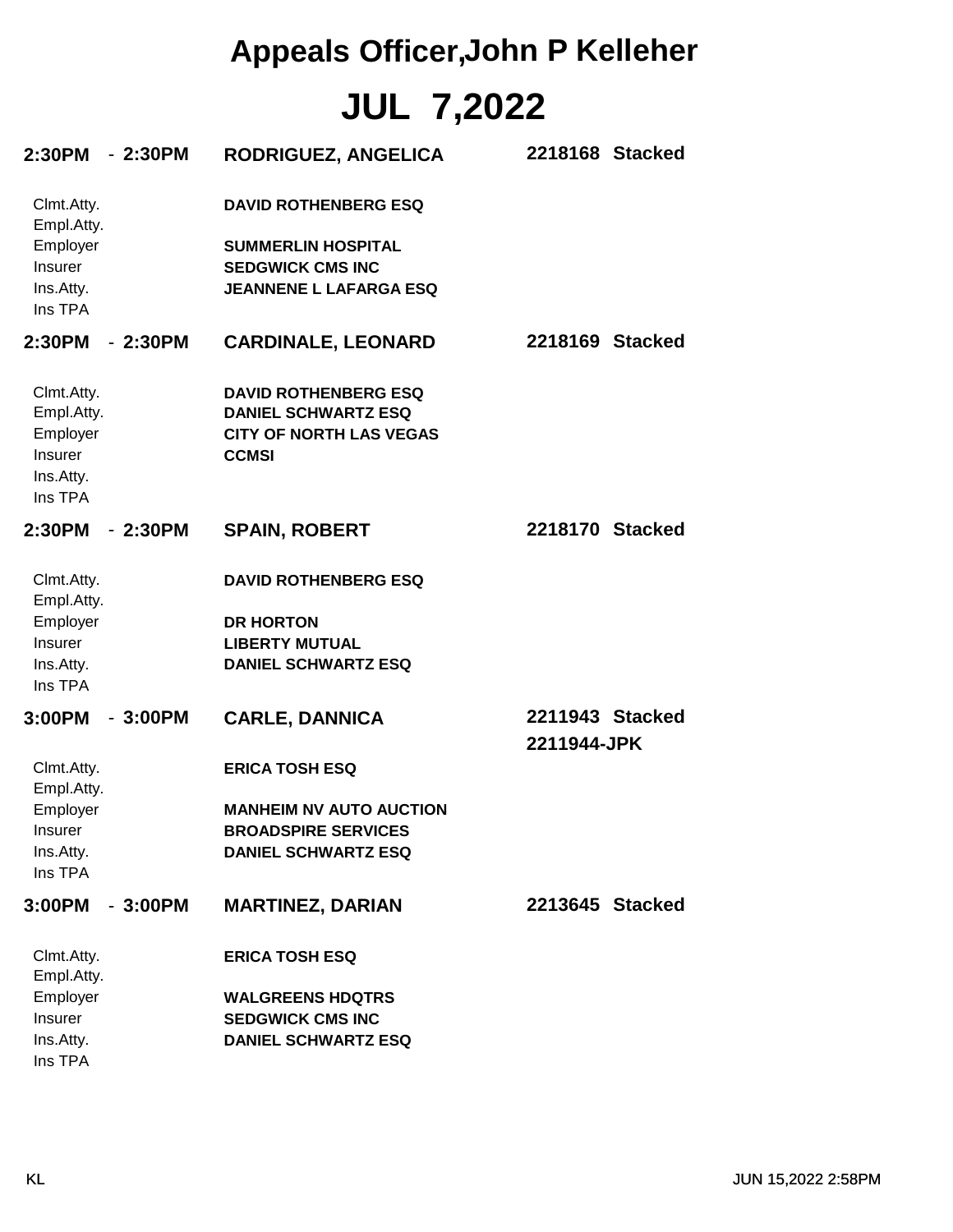| 3:00PM<br>$-3:00PM$ | <b>MEADS, SHARON</b>          | 2216500 Stacked |
|---------------------|-------------------------------|-----------------|
| Clmt.Atty.          | <b>NAIW</b>                   |                 |
| Empl.Atty.          | <b>DANIEL SCHWARTZ ESQ</b>    |                 |
| Employer            | <b>CITY OF LAS VEGAS</b>      |                 |
| <b>Insurer</b>      | <b>CCMSI</b>                  |                 |
| Ins.Atty.           |                               |                 |
| Ins TPA             |                               |                 |
| 3:00PM<br>$-3:00PM$ | <b>BIAS-JUAREZ, BERENICE</b>  | 2111093 Stacked |
| Clmt.Atty.          |                               |                 |
| Empl.Atty.          |                               |                 |
| Employer            | <b>CLARK COUNTY RISK MGMT</b> |                 |
| Insurer             | <b>CORVEL CORPORATION</b>     |                 |
| Ins.Atty.           | <b>DALTON HOOKS JR ESQ</b>    |                 |
| Ins TPA             |                               |                 |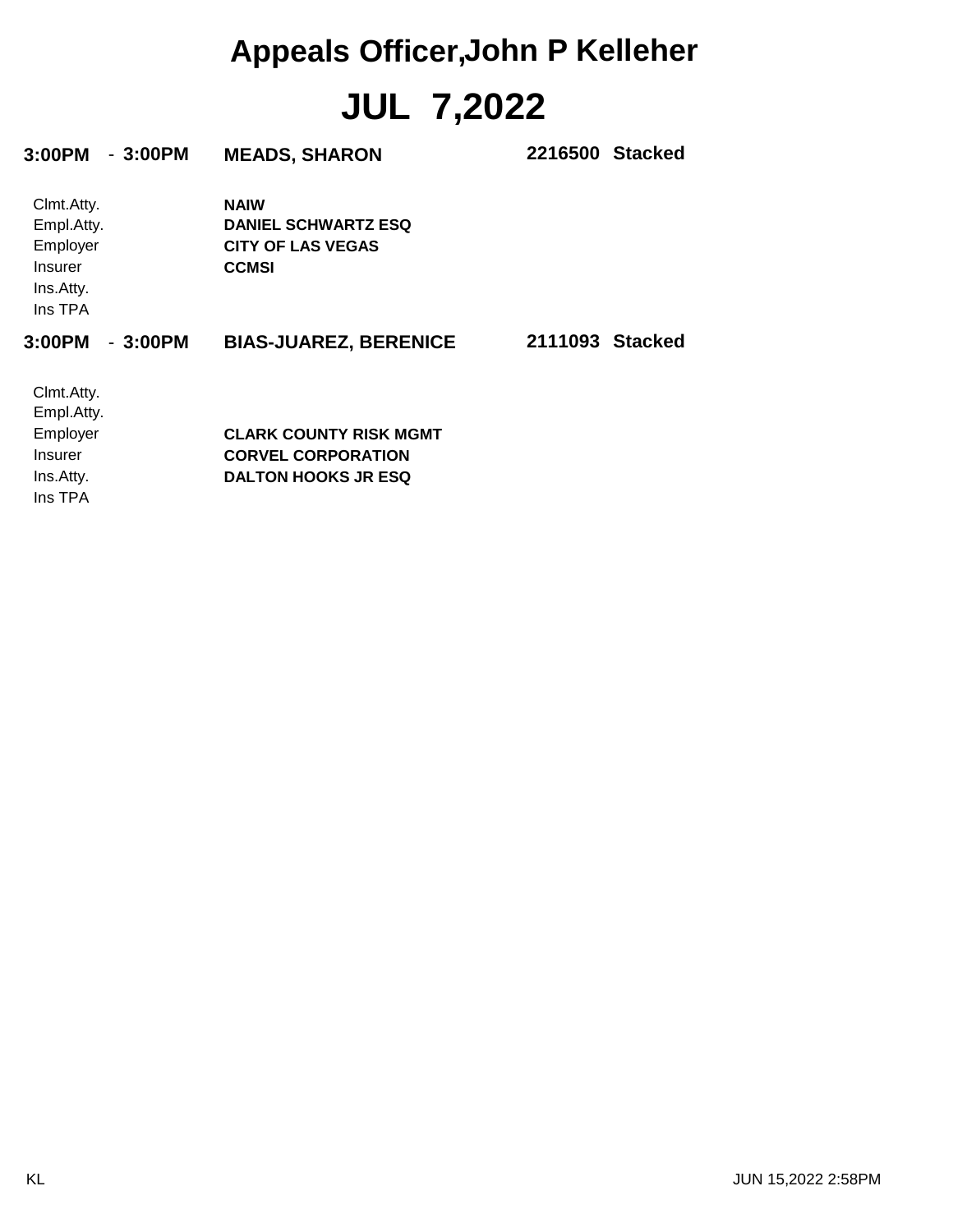#### **8:30AM** - **8:30AM KANEMEIER, MAX 2112420**

**2113089 Tel. S/C**

Ins TPA Ins.Atty. Insurer Employer Empl.Atty. Clmt.Atty.

**DANIEL SCHWARTZ ESQ LIBERTY MUTUAL EYE-FI INC ADAM MUSLUSKY ESQ**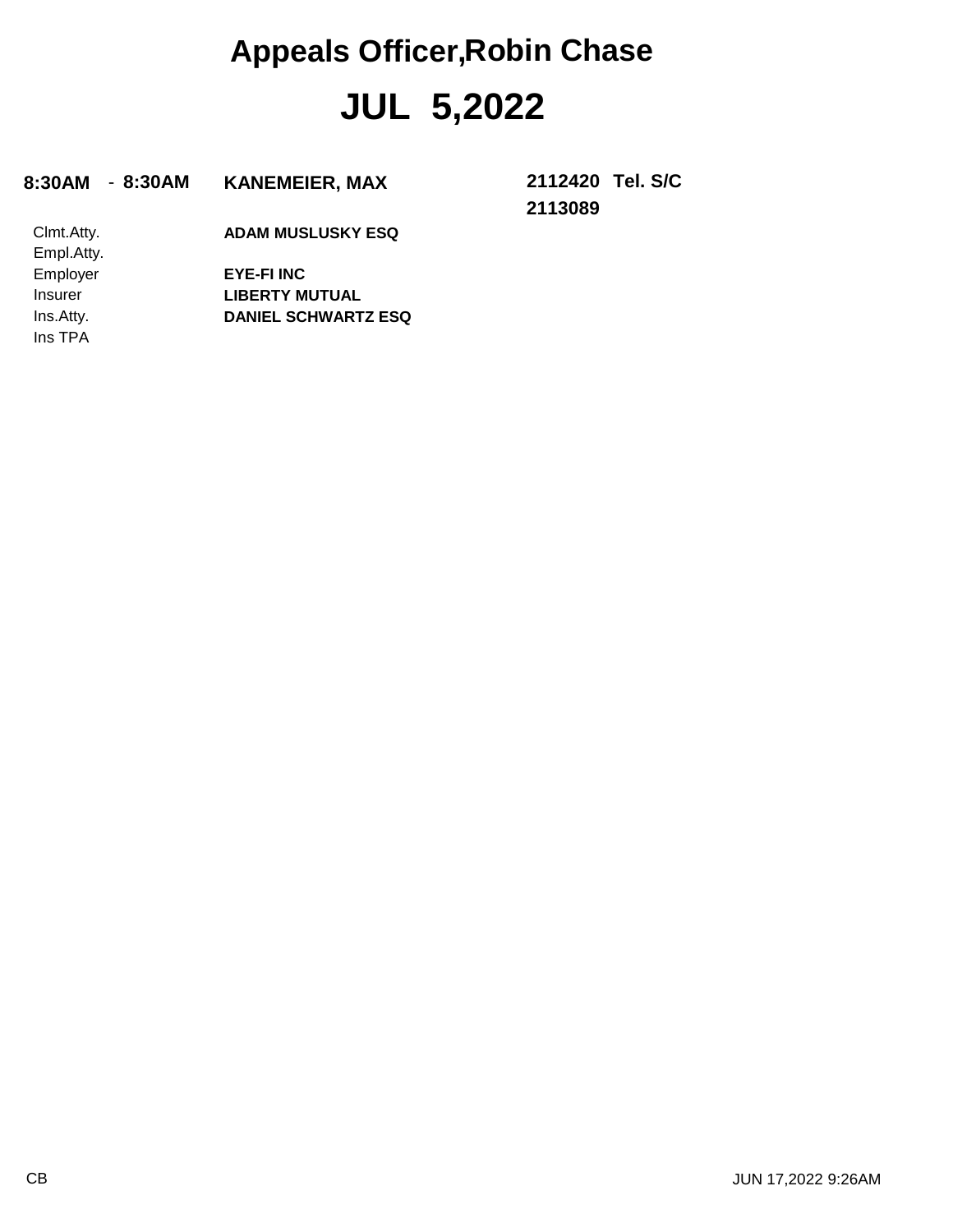| 9:00AM                                                                  | $-9:00AM$ | <b>BROCK, GARY</b>                                                                                                     | 2218088 Stacked |  |
|-------------------------------------------------------------------------|-----------|------------------------------------------------------------------------------------------------------------------------|-----------------|--|
| Clmt.Atty.<br>Empl.Atty.<br>Employer<br>Insurer<br>Ins.Atty.<br>Ins TPA |           | <b>HAYLEY N PRICE ESQ</b><br><b>VENETIAN RESORT</b><br><b>SIERRA NEVADA ADMINISTRATORS</b>                             |                 |  |
| 9:00AM                                                                  | - 9:00AM  | <b>BROCK, GARY</b>                                                                                                     | 2218089 Stacked |  |
| Clmt.Atty.<br>Empl.Atty.                                                |           | <b>HAYLEY N PRICE ESQ</b>                                                                                              |                 |  |
| Employer<br>Insurer<br>Ins.Atty.<br>Ins TPA                             |           | <b>VENETIAN RESORT</b><br><b>SIERRA NEVADA ADMINISTRATORS</b>                                                          |                 |  |
| 9:00AM                                                                  | $-9:00AM$ | <b>THOMAS, HAROLD M</b>                                                                                                | 2218090 Stacked |  |
| Clmt.Atty.<br>Empl.Atty.<br>Employer<br>Insurer<br>Ins.Atty.<br>Ins TPA |           | <b>HAYLEY N PRICE ESQ</b><br><b>JOHN LAVERY ESQ</b><br><b>KEOLIS TRANSIT AMERICA LLC</b><br><b>BROADSPIRE SERVICES</b> |                 |  |
| 9:00AM                                                                  | $-9:00AM$ | <b>RODRICKS, MARK</b>                                                                                                  | 2218086 Stacked |  |
| Clmt.Atty.<br>Empl.Atty.<br>Employer<br>Insurer<br>Ins.Atty.<br>Ins TPA |           | <b>THOMAS ASKEROTH</b><br><b>DANIEL SCHWARTZ ESQ</b><br><b>GES LAS VEGAS</b><br><b>CORVEL CORPORATION</b>              |                 |  |
| 9:00AM                                                                  | $-9:00AM$ | <b>BROCK, GARY</b>                                                                                                     | 2218087 Stacked |  |
| Clmt.Atty.<br>Empl.Atty.                                                |           | <b>HAYLEY N PRICE ESQ</b>                                                                                              |                 |  |
| Employer<br>Insurer<br>Ins.Atty.<br>Ins TPA                             |           | <b>VENETIAN RESORT</b><br><b>SIERRA NEVADA ADMINISTRATORS</b>                                                          |                 |  |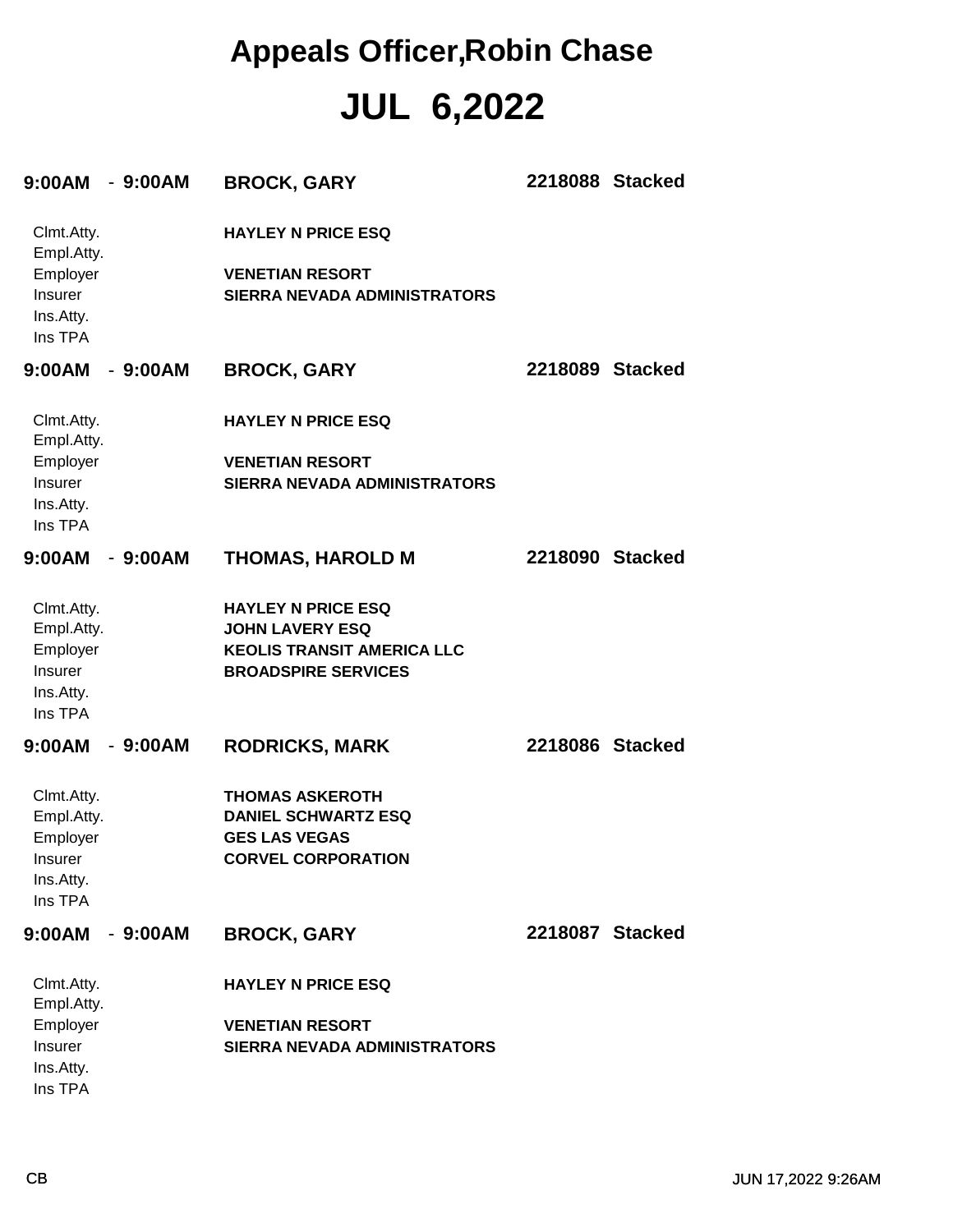| 10:00AM - 10:00AM        | QUIROZ, JORGE                            | 2217804 Stacked                   |
|--------------------------|------------------------------------------|-----------------------------------|
| Clmt.Atty.<br>Empl.Atty. | <b>ALIKA ANGERMAN ESQ</b>                |                                   |
| Employer                 | <b>BOILING-CRAB</b>                      |                                   |
| Insurer                  | <b>TRAVELERS</b>                         |                                   |
| Ins.Atty.<br>Ins TPA     | <b>RAY LEGO &amp; ASSOCIATES</b>         |                                   |
| 10:00AM - 10:00AM        | YANCY, AIRREON                           | 2218093 Stacked                   |
| Clmt.Atty.<br>Empl.Atty. | <b>ALIKA ANGERMAN ESQ</b>                |                                   |
| Employer                 | <b>BINIONS GAMBLING HALL &amp; HOTEL</b> |                                   |
| Insurer                  | <b>ASSOCIATED RISK MGMT INC</b>          |                                   |
| Ins.Atty.<br>Ins TPA     | <b>RICHARD STAUB ESQ</b>                 |                                   |
| 10:00AM - 10:00AM        | YANCY, AIRREON                           | 2218094 Stacked                   |
| Clmt.Atty.<br>Empl.Atty. | <b>ALIKA ANGERMAN ESQ</b>                |                                   |
| Employer                 | <b>VINTAGE VEGAS GAMING LLC</b>          |                                   |
| Insurer                  | <b>ASSOCIATED RISK MGMT INC</b>          |                                   |
| Ins.Atty.<br>Ins TPA     | <b>RICHARD STAUB ESQ</b>                 |                                   |
| 10:00AM - 10:00AM        | <b>HANSEN, PATRICK</b>                   | 2218091 Stacked                   |
| Clmt.Atty.<br>Empl.Atty. | <b>ALIKA ANGERMAN ESQ</b>                | <b>CONTINUED FOR TIME CERTAIN</b> |
| Employer                 | <b>SAHARA MOTORS ELY LLC</b>             |                                   |
| Insurer                  | <b>ASSOCIATED RISK MGMT INC</b>          |                                   |
| Ins.Atty.<br>Ins TPA     | <b>DAVID BENAVIDEZ ESQ</b>               |                                   |
| 10:00AM - 10:00AM        | <b>HANSEN, PATRICK</b>                   | 2218092 Stacked                   |
| Clmt.Atty.<br>Empl.Atty. | <b>ALIKA ANGERMAN ESQ</b>                | <b>CONTINUED</b>                  |
| Employer                 | <b>SAHARA MOTORS ELY LLC</b>             |                                   |
| Insurer                  | <b>ASSOCIATED RISK MGMT INC</b>          |                                   |
| Ins.Atty.<br>Ins TPA     | <b>DAVID BENAVIDEZ ESQ</b>               |                                   |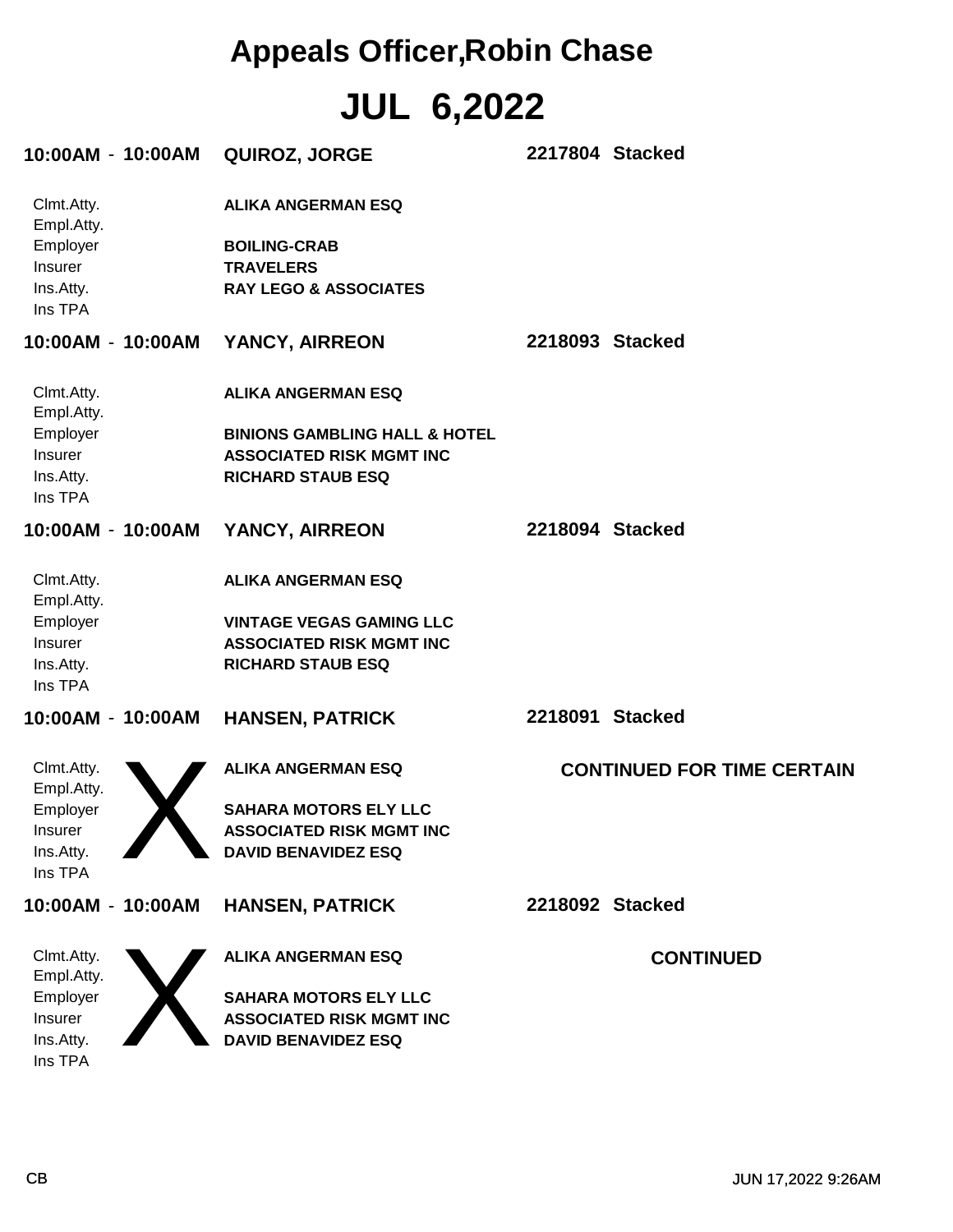| 11:00AM-11:00AM                                                                | <b>DAVIS, CLARA J</b>                                                                                                                 | 2218095 Stacked |
|--------------------------------------------------------------------------------|---------------------------------------------------------------------------------------------------------------------------------------|-----------------|
| Clmt.Atty.<br>Empl.Atty.<br>Employer<br><b>Insurer</b><br>Ins.Atty.<br>Ins TPA | <b>ALIKA ANGERMAN ESQ</b><br><b>CLARK COUNTY SCHOOL DISTRICT</b><br><b>SIERRA NEVADA ADMINISTRATORS</b><br><b>DANIEL SCHWARTZ ESQ</b> |                 |
| 11:00AM - 11:00AM                                                              | <b>JAMES, RONNETTE</b>                                                                                                                | 2218096 Stacked |
| Clmt.Atty.<br>Empl.Atty.<br>Employer<br>Insurer<br>Ins.Atty.<br>Ins TPA        | <b>ALIKA ANGERMAN ESQ</b><br><b>DANIEL SCHWARTZ ESQ</b><br><b>AMAZON.COM</b><br><b>SEDGWICK CMS INC</b>                               |                 |
| 11:00AM - 11:00AM                                                              | <b>HARRIS, VELMA</b>                                                                                                                  | 2218097 Stacked |
| Clmt.Atty.<br>Empl.Atty.<br>Employer<br>Insurer<br>Ins.Atty.<br>Ins TPA        | <b>ALIKA ANGERMAN ESQ</b><br><b>AMAZON</b><br><b>SEDGWICK CMS INC</b><br><b>DANIEL SCHWARTZ ESQ</b>                                   |                 |
| 11:00AM - 11:00AM                                                              | <b>FISHER, LATRESA</b>                                                                                                                | 2218098 Stacked |
| Clmt.Atty.<br>Empl.Atty.<br>Employer<br>Insurer<br>Ins.Atty.<br>Ins TPA        | <b>ALIKA ANGERMAN ESQ</b><br><b>EXAM ONE</b><br><b>TRAVELERS</b><br><b>JOETTA L FRANK ESQ</b>                                         |                 |
| 11:00AM - 11:00AM                                                              | <b>DANIELS, CHESTER</b>                                                                                                               | 2218099 Stacked |
| Clmt.Atty.<br>Empl.Atty.<br>Employer<br>Insurer<br>Ins.Atty.<br>Ins TPA        | <b>ALIKA ANGERMAN ESQ</b><br><b>MULTIFAMILY</b><br><b>GALLAGHER BASSETT</b><br><b>MATTHEW SMITH ESQ</b>                               |                 |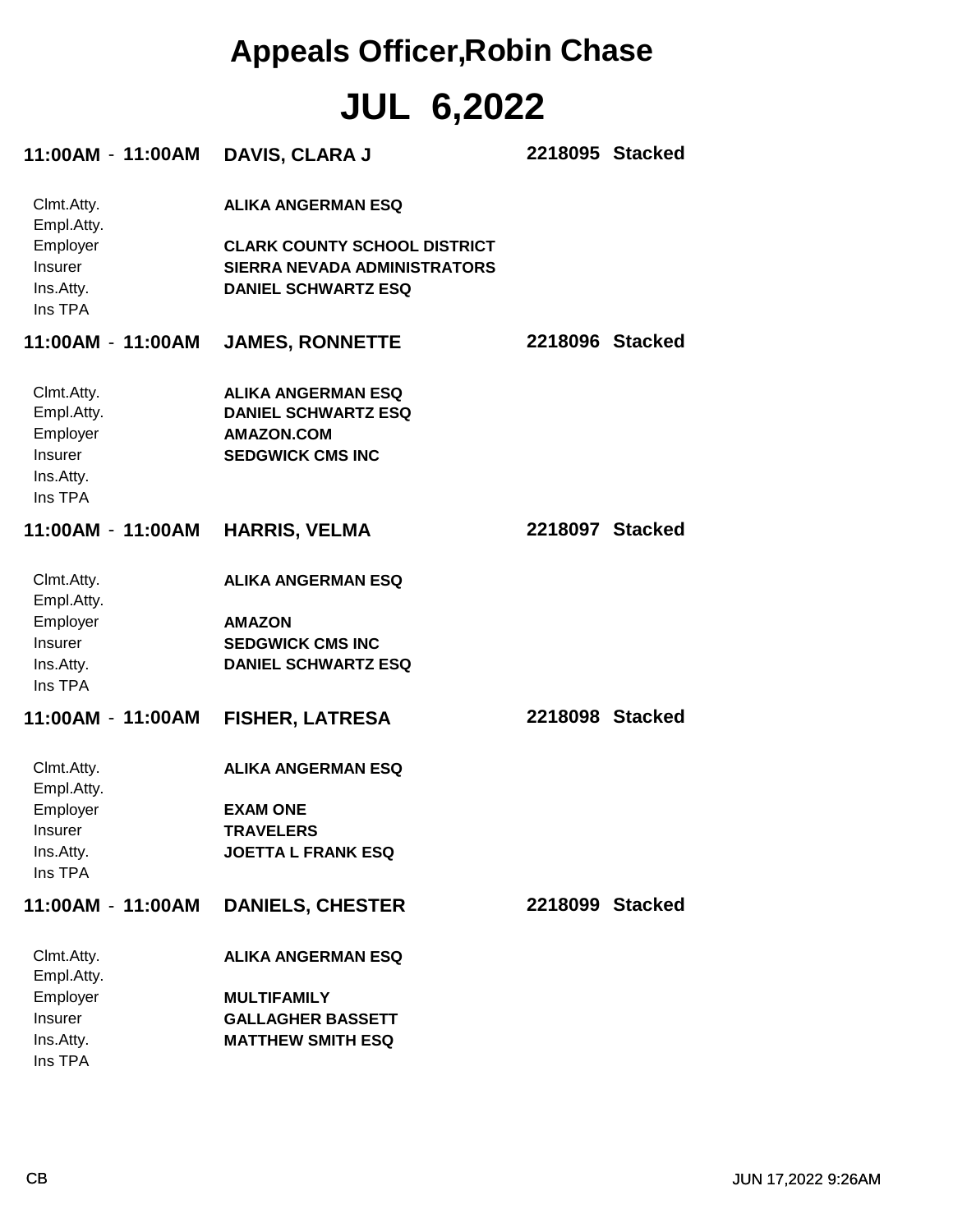| 11:00AM - 11:00AM        | <b>BASHARA, ROSE</b>            | 2218100 Stacked   |
|--------------------------|---------------------------------|-------------------|
| Clmt.Atty.<br>Empl.Atty. | ALIKA ANGERMAN ESQ              |                   |
| Employer                 | <b>SHAKE SHACK</b>              |                   |
| Insurer                  | <b>GALLAGHER BASSETT</b>        |                   |
| Ins.Atty.                |                                 |                   |
| Ins TPA                  |                                 |                   |
| $-3:00PM$<br>2:00PM      | <b>SATTLER, LINDA</b>           | 2115687 1 Hr.Hrg. |
| Clmt.Atty.<br>Empl.Atty. | <b>MICHAEL J. RYAN ESQ</b>      |                   |
| Employer                 | <b>DELI MANAGEMENT INC</b>      |                   |
| Insurer                  | <b>TRAVELERS</b>                |                   |
| Ins.Atty.                | <b>MELANIE C POLK ESQ</b>       |                   |
| Ins TPA                  |                                 |                   |
| 3:00PM<br>$-4:00PM$      | POGUE, TRACY                    | 2007659 1 Hr.Hrg. |
| Clmt.Atty.               | <b>JULIE A SPERAW ESQ</b>       |                   |
| Empl.Atty.               | <b>DANIEL SCHWARTZ ESQ</b>      |                   |
| Employer                 | <b>SMART &amp; FINAL (CORP)</b> |                   |
| Insurer                  | <b>SEDGWICK CMS INC</b>         |                   |
| Ins.Atty.                |                                 |                   |
| Ins TPA                  |                                 |                   |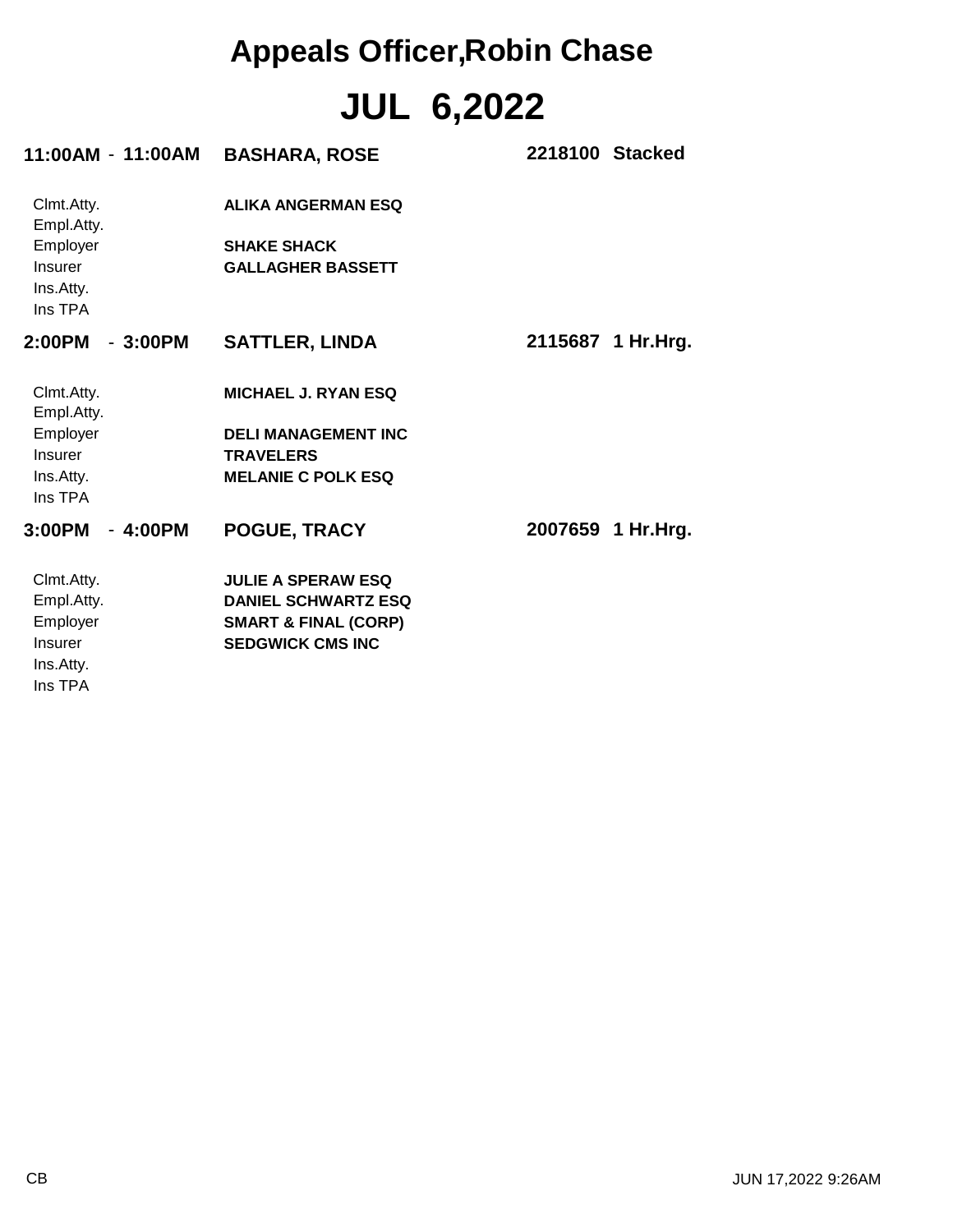| 9:00AM - 10:00AM         |           | PEREZ, LUIS                    | 2108156 1 Hr.Hrg.                  |
|--------------------------|-----------|--------------------------------|------------------------------------|
| Clmt.Atty.<br>Empl.Atty. |           | <b>KEVIN P KAMPSCHROR ESQ</b>  |                                    |
| Employer                 |           | <b>WOLF POWDER COATING INC</b> |                                    |
| Insurer                  |           | <b>GALLAGHER BASSETT</b>       |                                    |
| Ins.Atty.                |           | <b>DANIEL SCHWARTZ ESQ</b>     |                                    |
| Ins TPA                  |           |                                |                                    |
| 10:00AM - 10:30AM        |           | <b>EDIGA, MICHAEL</b>          | 2007440 1/2 Hr. Hearing            |
|                          |           |                                | 2009217-KWA 2013404-KWA 2112739-KV |
| Clmt.Atty.<br>Empl.Atty. |           | <b>JAVIER A ARGUELLO ESQ</b>   |                                    |
| Employer                 |           | <b>LUCKY CAB CO</b>            |                                    |
| Insurer                  |           | <b>SEDGWICK CMS INC</b>        |                                    |
| Ins.Atty.                |           | <b>DANIEL SCHWARTZ ESQ</b>     |                                    |
| Ins TPA                  |           |                                |                                    |
| 1:00PM                   | $-2:00PM$ | <b>SWANSON, BRADLEY</b>        | 2215745 1 Hr.Hrg.                  |
| Clmt.Atty.<br>Empl.Atty. |           | <b>KYLE COTTNER ESQ</b>        |                                    |
| Employer                 |           | <b>CITY OF MESQUITE</b>        |                                    |
| Insurer                  |           | <b>TRAVELERS</b>               |                                    |
| Ins.Atty.                |           | <b>MELANIE C POLK ESQ</b>      |                                    |
| Ins TPA                  |           |                                |                                    |
| 4:00PM                   | $-5:00PM$ | <b>MARROQUIN, DEBRA</b>        | 2202132 1 Hr.Hrg.                  |
|                          |           |                                | 2206213-KWA                        |
| Clmt.Atty.               |           | <b>TARA-LYNN ADAMS ESQ</b>     | <b>REASSIGNED TO GK</b>            |
| Empl.Atty.               |           |                                |                                    |
| Employer                 |           | <b>VONS-A SAFEWAY CO</b>       |                                    |
| Insurer                  |           | <b>SEDGWICK CMS INC</b>        |                                    |
| Ins.Atty.                |           | <b>DANIEL SCHWARTZ ESQ</b>     |                                    |
| Ins TPA                  |           |                                |                                    |